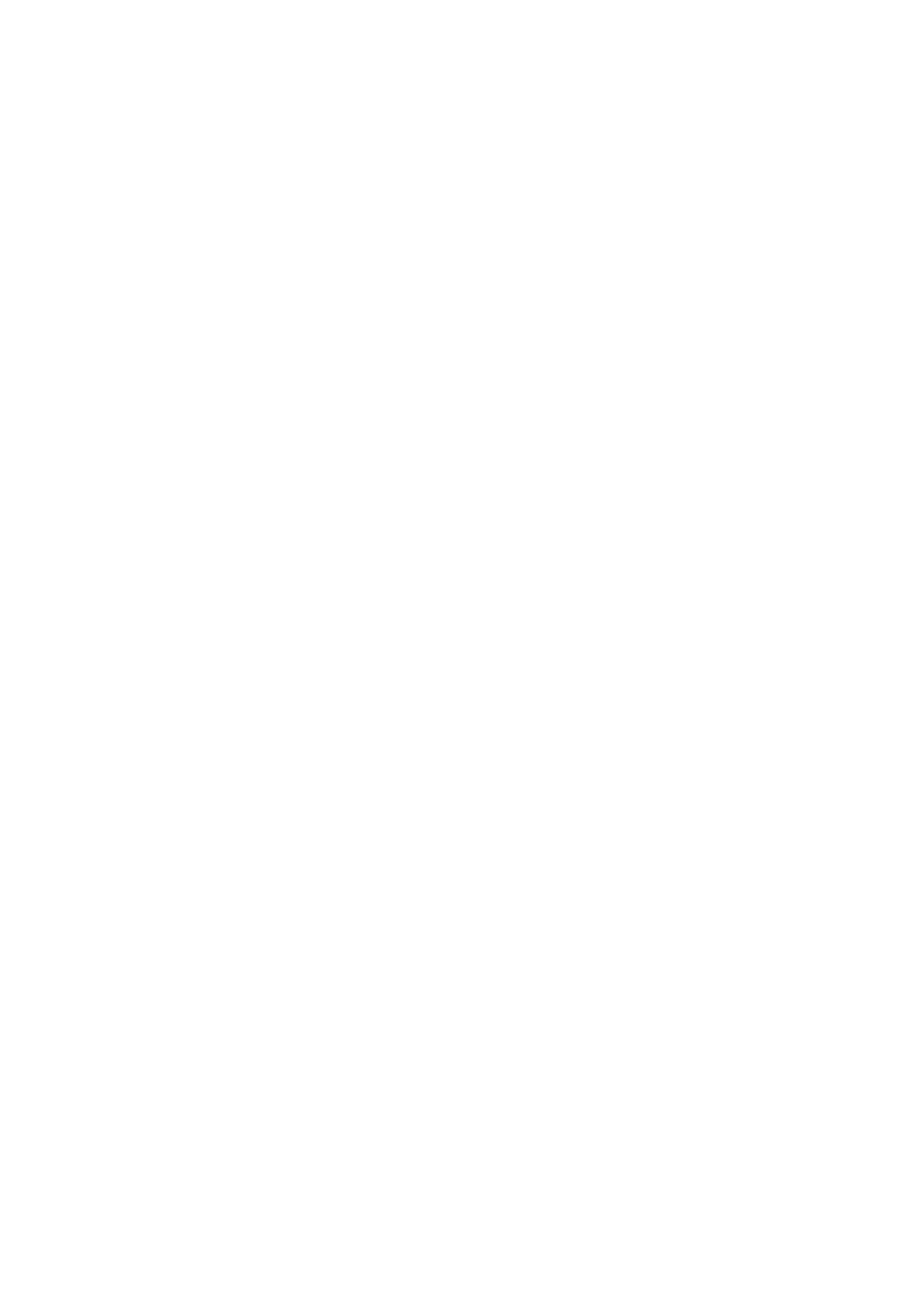Western Australia

# **Dividing Fences Act 1961**

## **Contents**

# **Part I — Preliminary**

| 1.                | Short title and commencement                        | $\overline{\mathbf{c}}$                    |
|-------------------|-----------------------------------------------------|--------------------------------------------|
| 3.                | Savings as to certain Acts                          | $\begin{array}{c} 2 \\ 2 \\ 2 \end{array}$ |
| 4.                | Crown not bound by Act                              |                                            |
| 5.                | Terms used                                          |                                            |
| 6.                | Act not to interfere with agreements or by-laws of  |                                            |
|                   | community titles scheme                             | 5                                          |
|                   | <b>Part II - Construction of</b>                    |                                            |
|                   | dividing fences                                     |                                            |
| 7.                | Liability of owners of adjoining lands to fence     | 6                                          |
| 8.                | Notice to fence to be given                         | 6                                          |
| 9.                | Proceedings in default of agreement                 | 6                                          |
| 10.               | Proceedings on failure to carry out agreement or    |                                            |
|                   | order                                               | 8                                          |
| 11.               | Cases where owner of adjoining land cannot be       |                                            |
|                   | found                                               | 8                                          |
| 12.               | Proceedings for defining boundary line by           |                                            |
|                   | surveyor                                            | 9                                          |
| 13.               | Liability to contribute to cost of dividing fence   | 10                                         |
|                   | Part III — Repair of dividing fences                |                                            |
| 14.               | Liability of adjoining owners to repair dividing    |                                            |
|                   | fence                                               | 13                                         |
| 15.               | Procedure to compel contribution to repair dividing |                                            |
|                   | fence                                               | 13                                         |
| 16.               | Liability of person using fence on further side of  |                                            |
|                   | road                                                | 16                                         |
|                   |                                                     |                                            |
| As at 30 Jun 2021 | Version 03-c0-00                                    | page i                                     |

Published on www.legislation.wa.gov.au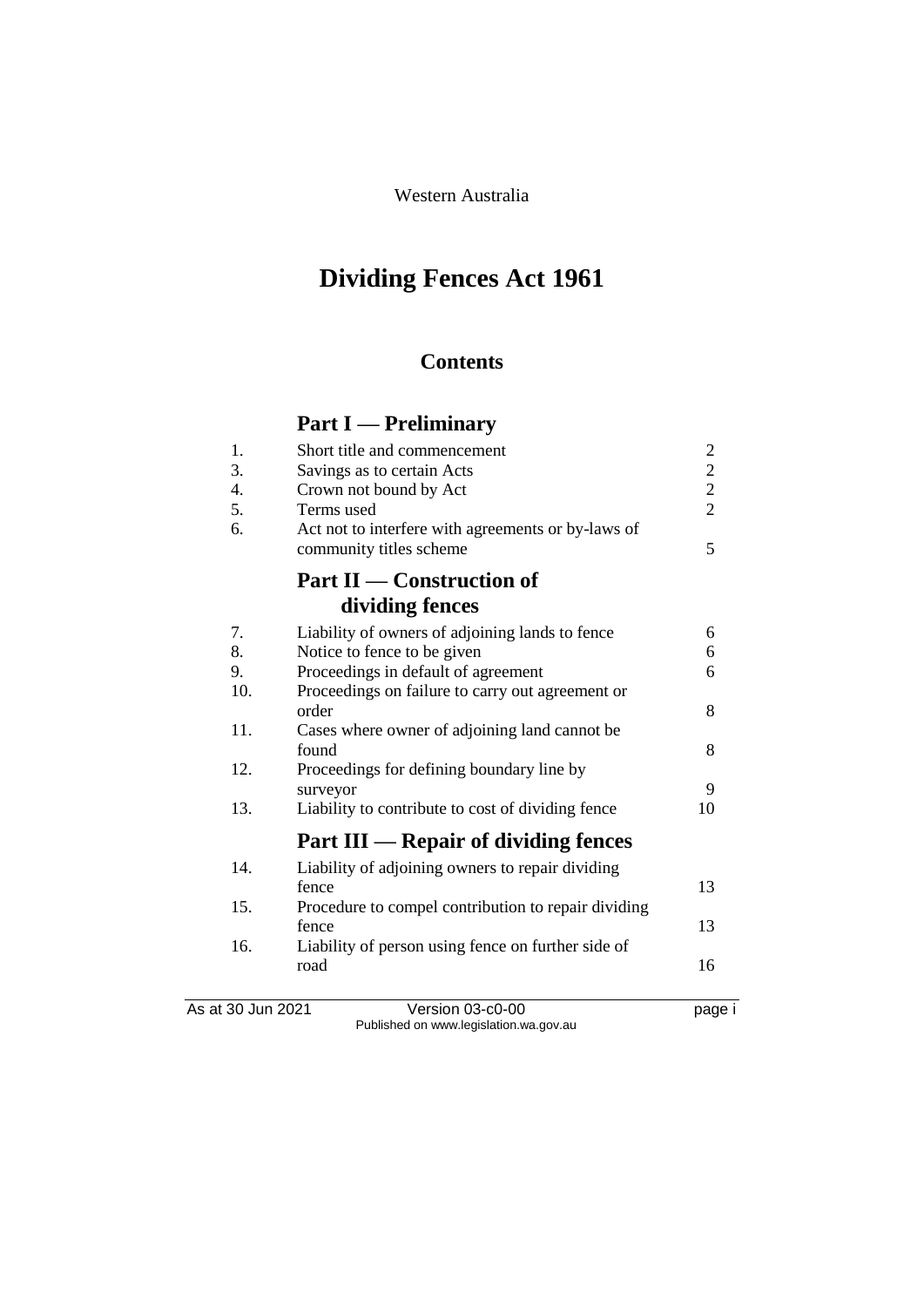#### **Contents**

# **Part IV — Miscellaneous**

| 17. | Costs                                             | 17 |
|-----|---------------------------------------------------|----|
| 18. | Method of recovering money payable under this     |    |
|     | Act                                               | 17 |
| 19. | Apportionment of costs of fencing as between      |    |
|     | landlord and tenant                               | 17 |
| 20. | Purchaser under option to purchase liable for     |    |
|     | amount of contribution for dividing fence paid by |    |
|     | owner                                             | 18 |
| 21. | Power to enter adjoining land                     | 18 |
| 22. | Notices and demands to be in writing, and method  |    |
|     | of giving                                         | 19 |
| 23. | Regulations                                       | 19 |
| 24. | Local government may be required to prescribe     |    |
|     | sufficient fence                                  | 20 |
|     | <b>Notes</b>                                      |    |
|     | Compilation table                                 | 21 |
|     | Other notes                                       | 22 |
|     |                                                   |    |

# **Defined terms**

page ii Version 03-c0-00 As at 30 Jun 2021 Published on www.legislation.wa.gov.au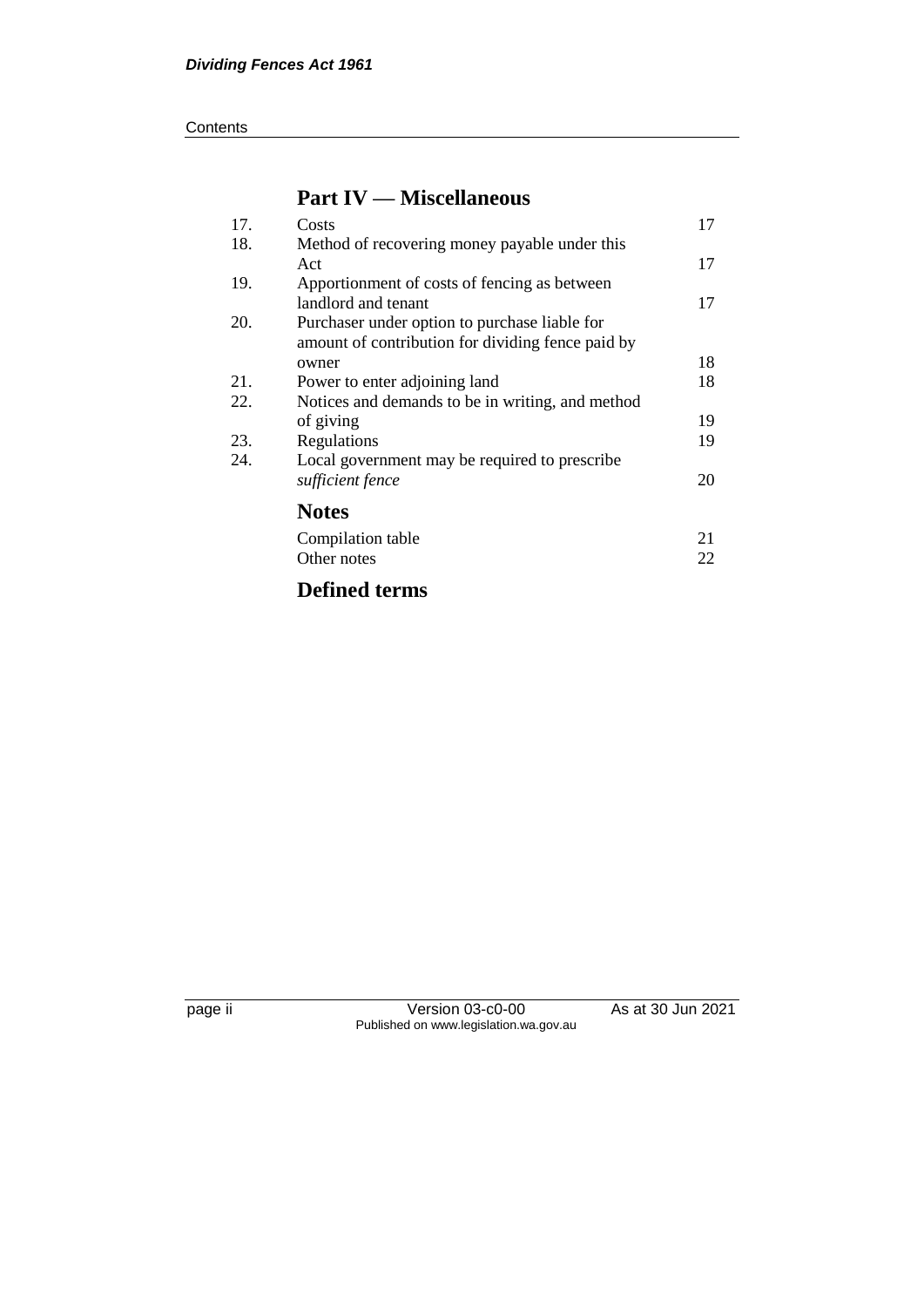Western Australia

# **Dividing Fences Act 1961**

**An Act relating to the construction and repair of dividing fences between certain lands and for incidental and other purposes.** 

As at 30 Jun 2021 Version 03-c0-00 page 1 Published on www.legislation.wa.gov.au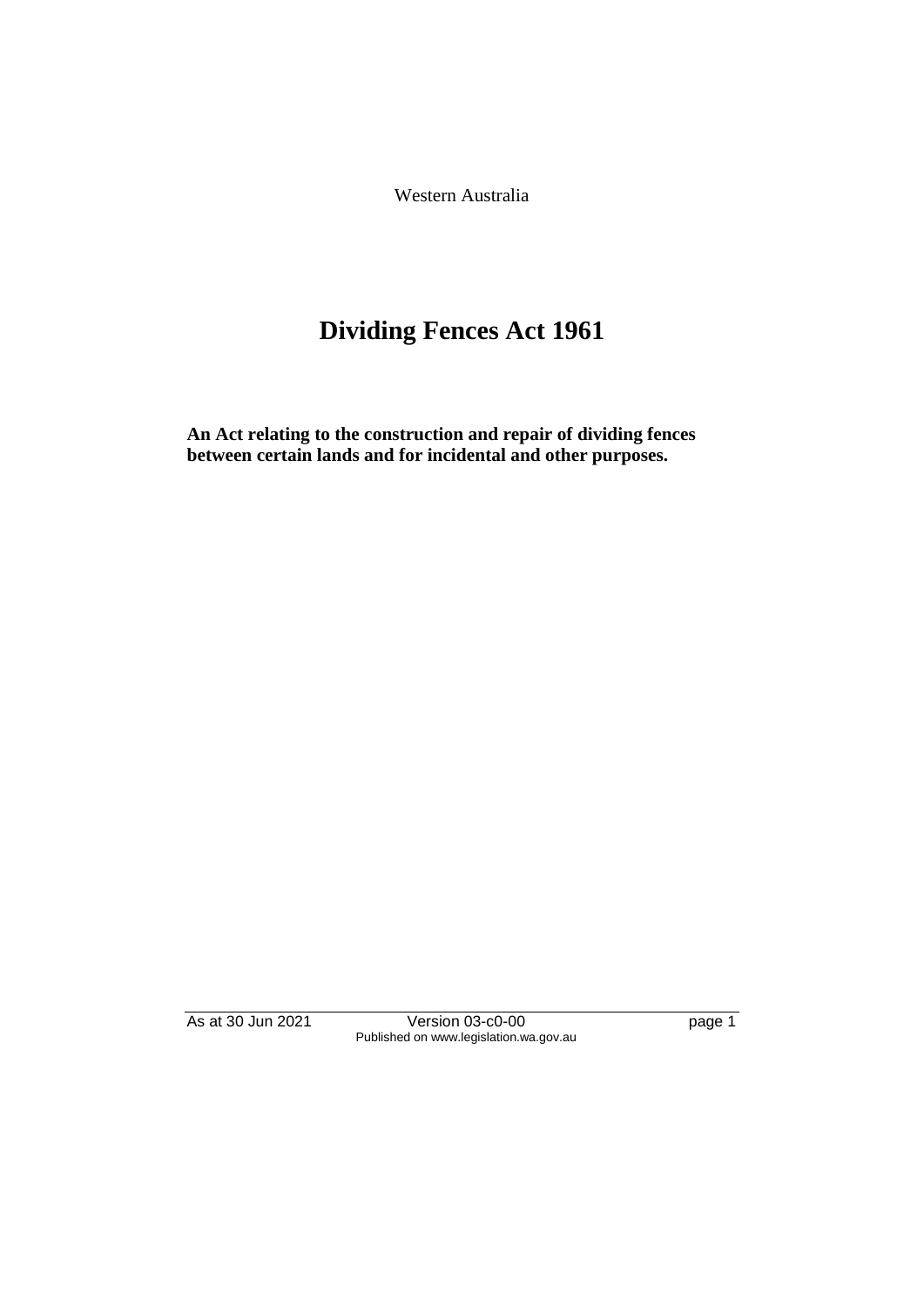**s. 1**

# **Part I — Preliminary**

#### **1. Short title and commencement**

- (1) This Act may be cited as the *Dividing Fences Act 1961*.
- (2) This Act shall come into operation on a day to be fixed by proclamation.

*[Section 1 amended: No. 5 of 1969 s. 1; No. 10 of 1998 s. 76.]*

*[2. Omitted under the Reprints Act 1984 s. 7(4)(f).]*

### **3. Savings as to certain Acts**

Nothing in this Act affects the provisions of the *Land Administration Act 1997*, the *Local Government Act 1995*, the *Vermin Act 1918* <sup>1</sup> , or the *Bush Fires Act 1954*, and where any provision of those Acts is inconsistent with any provision of this Act the former provision, to the extent of the inconsistency, prevails.

*[Section 3 amended: No. 14 of 1996 s. 4; No. 31 of 1997 s. 141.]* 

### **4. Crown not bound by Act**

This Act does not bind the Crown.

### **5. Terms used**

(1) In this Act, unless the contrary intention appears, —

*court* means the Magistrates Court;

*dividing fence* means a fence that separates the lands of different owners whether the fence is on the common boundary of adjoining lands or on a line other than the common boundary;

*lease* includes an original or derivative lease or an under-lease or an agreement for a lease;

page 2 Version 03-c0-00 As at 30 Jun 2021 Published on www.legislation.wa.gov.au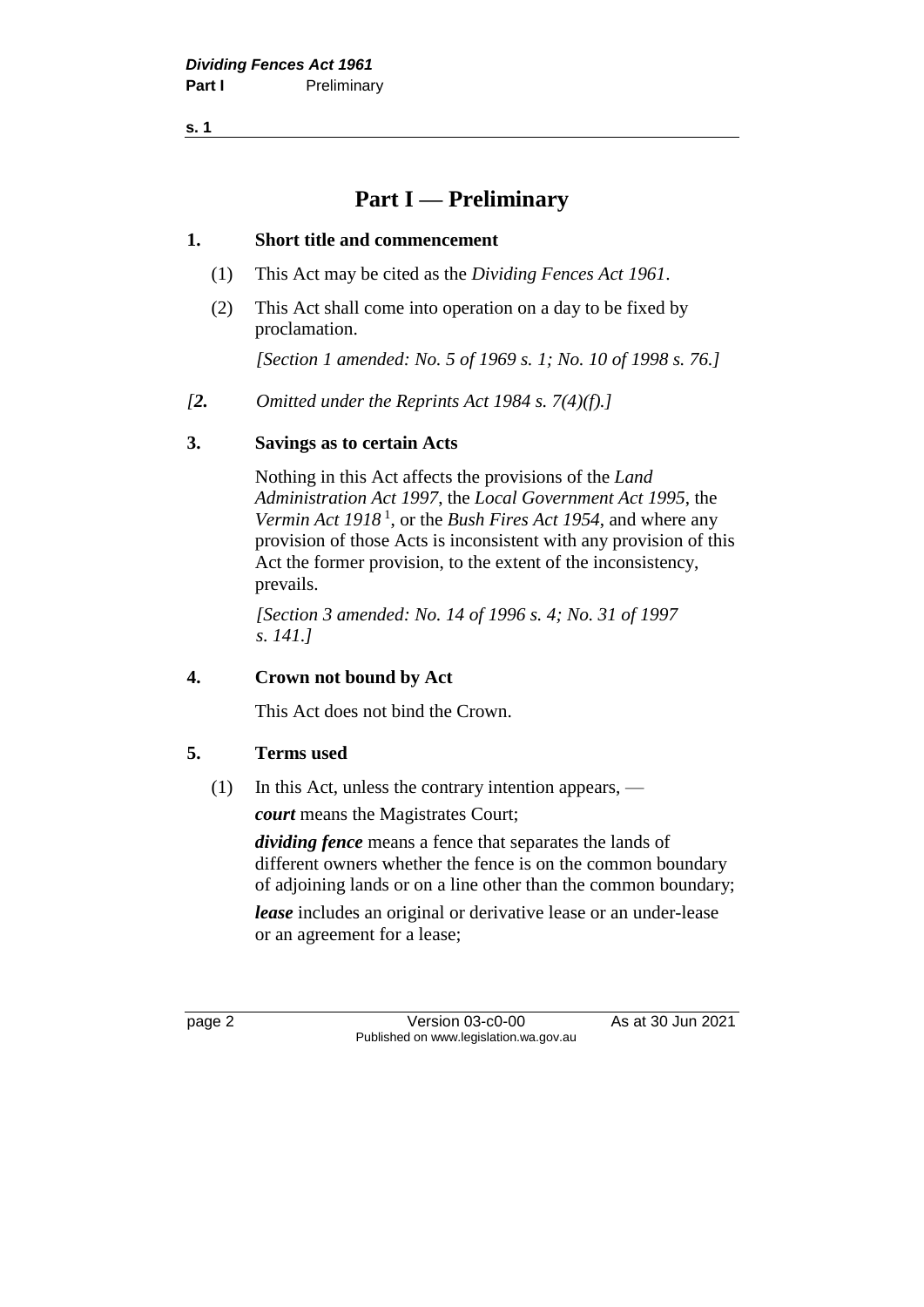*owner*, in relation to land, includes, subject to subsection (2), every person who —

- (a) jointly or severally, whether at law or in equity
	- (i) is entitled to land for any estate of freehold in possession; or
	- (ii) is entitled to receive or is in receipt of or if the land were let to a tenant would be entitled to receive the rents and profits of the land, whether as beneficial owner, trustee, mortgagee in possession, or otherwise;

or

- (b) is the holder of a lease of land the unexpired term of which is not less than 5 years at the time —
	- (i) notice to fence is given by or to him pursuant to section 8;
	- (ii) he makes application to the court under section  $11(1)$ ;
	- (iii) a copy of an order made pursuant to section  $11(2)$  is given to him;
	- (iv) notice is given by or to him pursuant to section 15,

but does not include any trustees or other persons in whom land is vested as a public reserve, public park or for such other public purposes as may be prescribed, or a person who has the care, control and management of a public reserve, public park or land used for such other public purposes as may be prescribed;

*repair* includes re-erect and re-align and inflexions of the word repair include corresponding meanings;

*section* means section of this Act;

As at 30 Jun 2021 Version 03-c0-00 Page 3 Published on www.legislation.wa.gov.au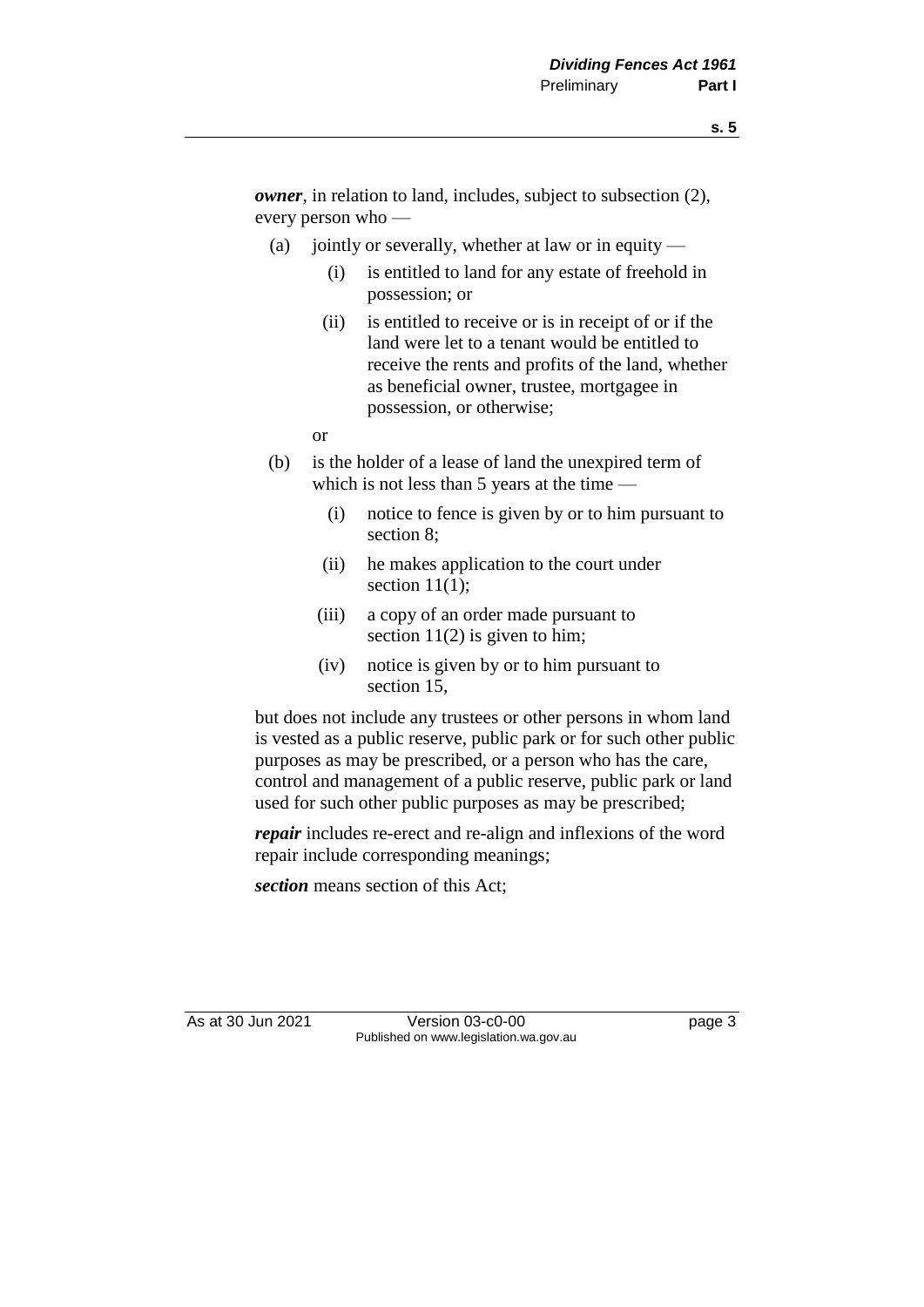*sufficient fence*, in relation to a dividing fence or a boundary fence referred to in section 16, means —

- (a) any fence prescribed by a local law as a sufficient fence for the part of the local government district in which the dividing fence or boundary fence is, or is to be, erected; or
- (b) any fence of the description and quality agreed upon by the parties concerned which does not fail to comply with any local law referred to in paragraph (a),

or where no such local law or agreement is made, means —

- (c) any substantial fence that is ordinarily capable of resisting the trespass of cattle and sheep; or
- (d) any fence determined to be a sufficient fence by the court pursuant to this Act;

*surveyor* means a surveyor licensed under the *Licensed Surveyors Act 1909*.

- (2) For a community scheme under the *Community Titles Act 2018*, the owner of land is to be determined as follows —
	- (a) if the by-laws of a community titles scheme under that Act determine who is to be the owner for the purposes of this Act, the owner is to be determined according to those by-laws;
	- (b) in any other case
		- (i) if the land is a lot under that Act, the owner of the land is the owner of the lot under that Act;
		- (ii) if the land is common property under that Act, the owner of the land is the community corporation for the community titles scheme to which the common property belongs.

*[Section 5 amended: No. 5 of 1969 s. 2; No. 14 of 1996 s. 4; No. 79 of 1996 s. 28; No. 59 of 2004 s. 141; No. 32 of 2018 s. 201.]* 

page 4 Version 03-c0-00 As at 30 Jun 2021 Published on www.legislation.wa.gov.au

**s. 5**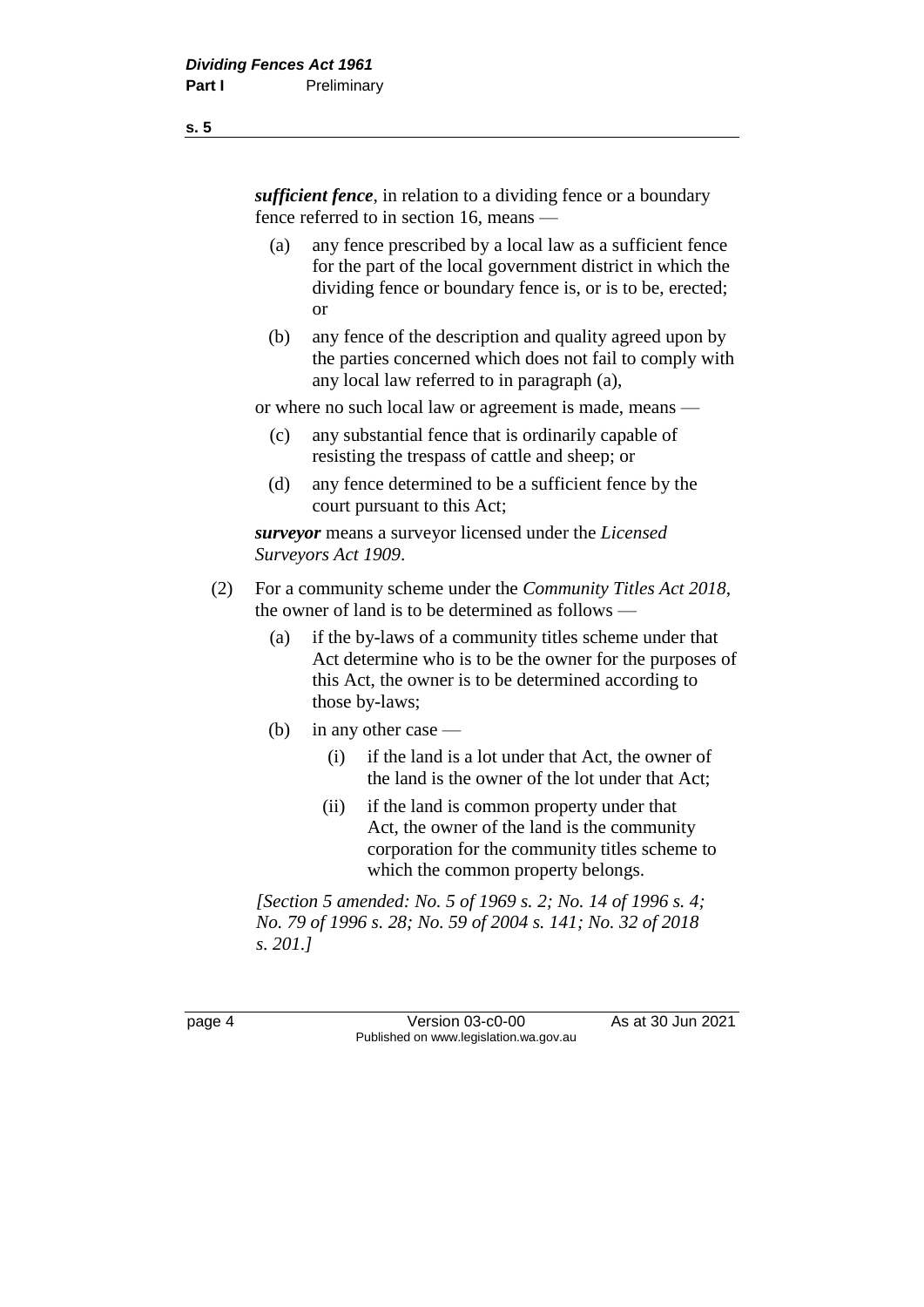#### **6. Act not to interfere with agreements or by-laws of community titles scheme**

- (1) Nothing in this Act affects any covenant, contract or agreement made between landlord and tenant or between the owners of adjoining lands, or between any other persons relative to the cost of erecting or repairing dividing fences.
- (2) Nothing in this Act affects the by-laws of a community titles scheme under the *Community Titles Act 2018* —
	- (a) affecting dividing fences between lots, or between common property or between lots and common property; or
	- (b) determining who is to be regarded as the owner of land for the purposes of this Act.

*[Section 6 amended: No. 32 of 2018 s. 202.]* 

As at 30 Jun 2021 Version 03-c0-00 Page 5 Published on www.legislation.wa.gov.au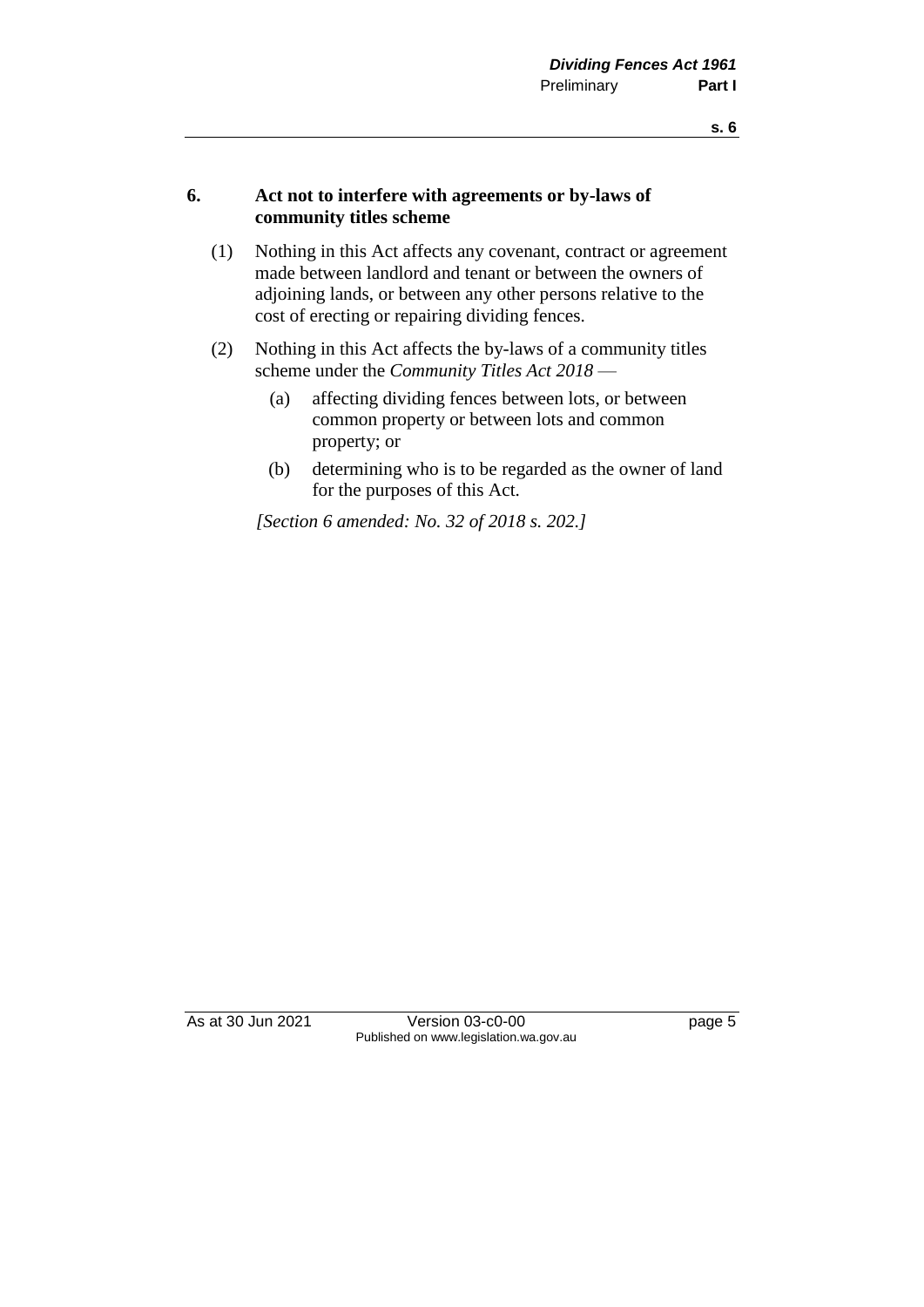**s. 7**

# **Part II — Construction of dividing fences**

### **7. Liability of owners of adjoining lands to fence**

Subject to this Act the owners of adjoining lands not divided by a sufficient fence are liable to join in or contribute in equal proportions to the construction of a dividing fence between those lands.

### **8. Notice to fence to be given**

An owner of land desiring to compel the owner of adjoining land to join in or contribute to the construction of a dividing fence under this Act may give him a notice which shall —

- (a) specify the boundary to be fenced, or if on account of the physical features of the adjoining lands it is impracticable to construct a fence on the common boundary of those lands, the line upon which it is proposed to construct the fence; and
- (b) contain a proposal for fencing the common boundary or other line; and
- (c) specify the kind of fence proposed to be constructed.

### **9. Proceedings in default of agreement**

- (1) If within 21 days after the giving of a notice referred to in section 8, the owner giving and the owner receiving the notice do not agree as to all or any of the following matters —
	- (a) as to the need for the construction of the dividing fence; or
	- (b) the boundary or line upon which it is proposed to construct the fence; or
	- (c) the kind of dividing fence that is to be constructed,

the court at the place nearest to the place where it is proposed to erect the fence, on an application by either of those owners may

page 6 Version 03-c0-00 As at 30 Jun 2021 Published on www.legislation.wa.gov.au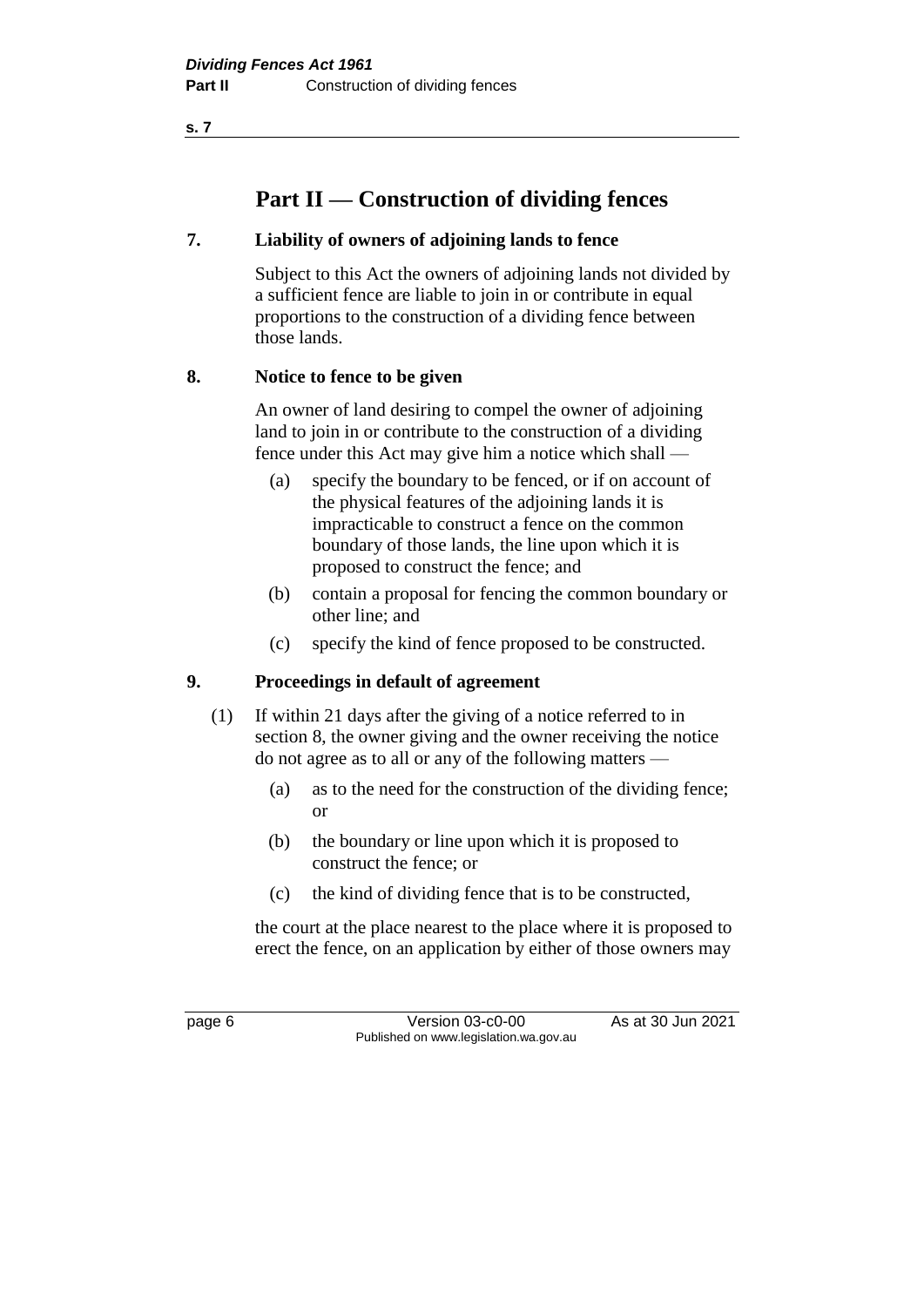make an order determining all or any of the following matters on which the owners are not in agreement —

- (d) as to the need for and the kind of fence to be constructed; and
- (e) what portion of the fence shall be constructed by each owner; and
- (f) the time within which the fence shall be constructed,

and if the court thinks it is necessary, the court may determine —

- (g) the boundary or line upon which the dividing fence is to be constructed; and
- (h) the compensation in the form of an annual payment to be paid by the one owner to the other owner in consideration of loss of occupation of any land.
- (2) Where an order made under subsection (1) determines that the dividing fence is to be constructed otherwise than on the common boundary of adjoining lands, the occupation of land on either side of that fence in pursuance of or as a result of the order is not and shall not be deemed adverse possession as against the owner of the land or affect the title to or possession of the land except for the purposes of this Act.
- (3) When making an order under this section, the court shall be guided as to the type of sufficient fence the court orders to be constructed by the kind of fence usually constructed in the locality where it is proposed to construct the fence, the purpose for which the lands that will be separated by the fence are used and the type of sufficient fence (if any) prescribed under a local law made by the local government for that locality.
- (4) An order of the court made under this section is final.

*[Section 9 amended: No. 14 of 1996 s. 4; No. 59 of 2004 s. 141.]* 

As at 30 Jun 2021 Version 03-c0-00 Page 7 Published on www.legislation.wa.gov.au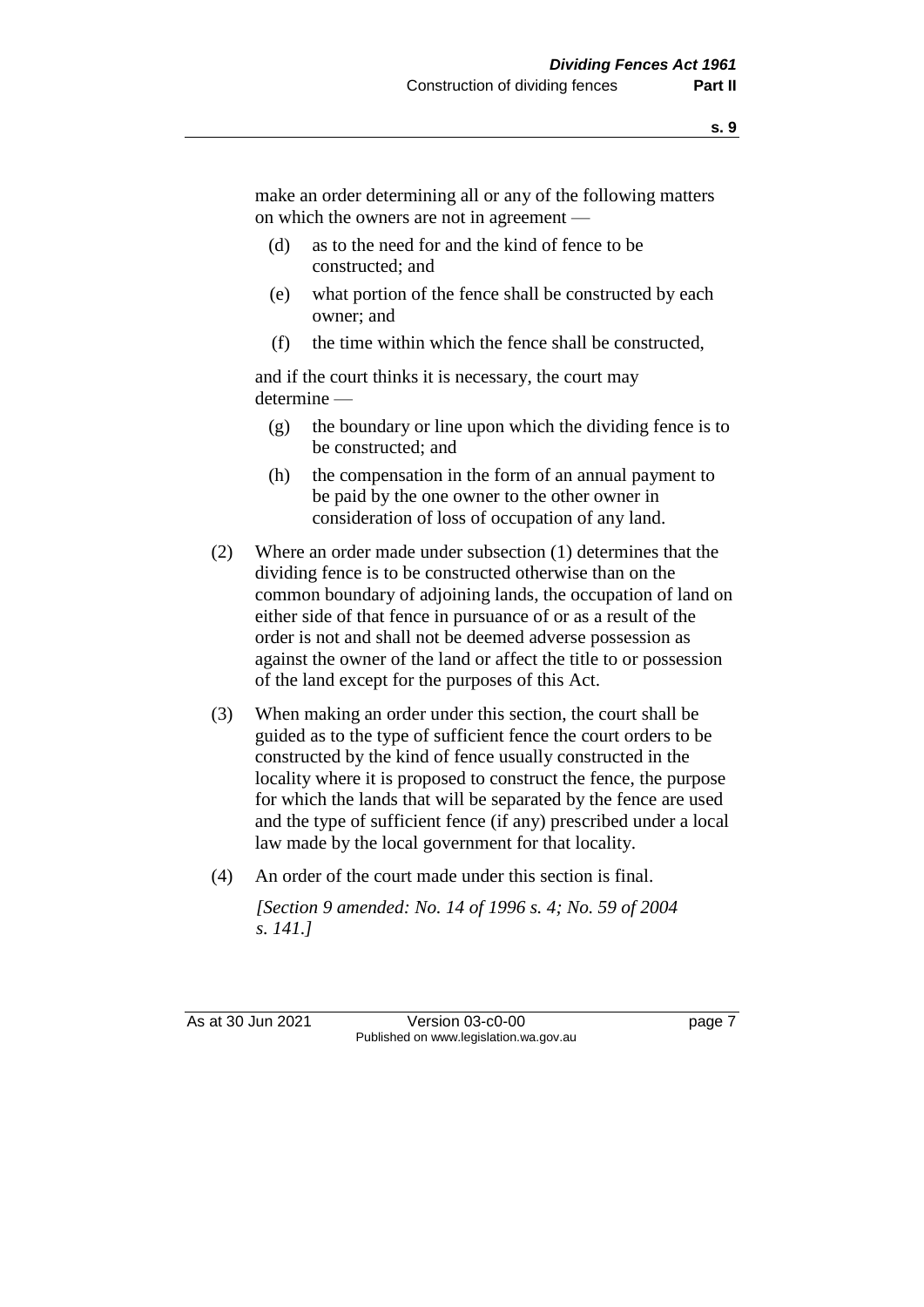**s. 10**

### **10. Proceedings on failure to carry out agreement or order**

- (1) Where the owner giving and the owner receiving a notice given pursuant to section 8 agree as to the construction of the fence to which the notice relates, or where, in default of such agreement, an order of the court is made pursuant to section 9, and in either case either of those owners fails within the time named in the agreement or order, or, if no time is named, within 3 months after the date of the agreement or order, to perform his part of the agreement or to comply with the order, then the other of those owners may construct the whole fence as agreed upon or determined by the order.
- (2) The owner who constructs the fence pursuant to subsection (1) may recover from the owner in default half the cost thereof.

*[Section 10 amended: No. 59 of 2004 s. 141.]* 

#### **11. Cases where owner of adjoining land cannot be found**

- (1) Where the owner of land satisfies the court at the place nearest to the place where he proposes to construct a dividing fence, that he has made reasonable inquiries and has been unable to ascertain the whereabouts of the owner of the adjoining land for the purpose of giving a notice as required by section 8, the court may, upon application in the prescribed form by the first-mentioned owner for an order authorising the construction of a dividing fence as set out in the application, proceed *ex parte* to make an order authorising the applicant to construct a fence of the kind specified in the order upon the boundary or line specified therein.
- (2) Where a person constructs a dividing fence in compliance with an order made under subsection (1), if afterwards during the continuance of that fence, the person ascertains the whereabouts of the owner of the adjoining land, whether or not such owner was the owner of the land at the time of the construction of the fence, the person may give to such owner a copy of the order.

page 8 Version 03-c0-00 As at 30 Jun 2021 Published on www.legislation.wa.gov.au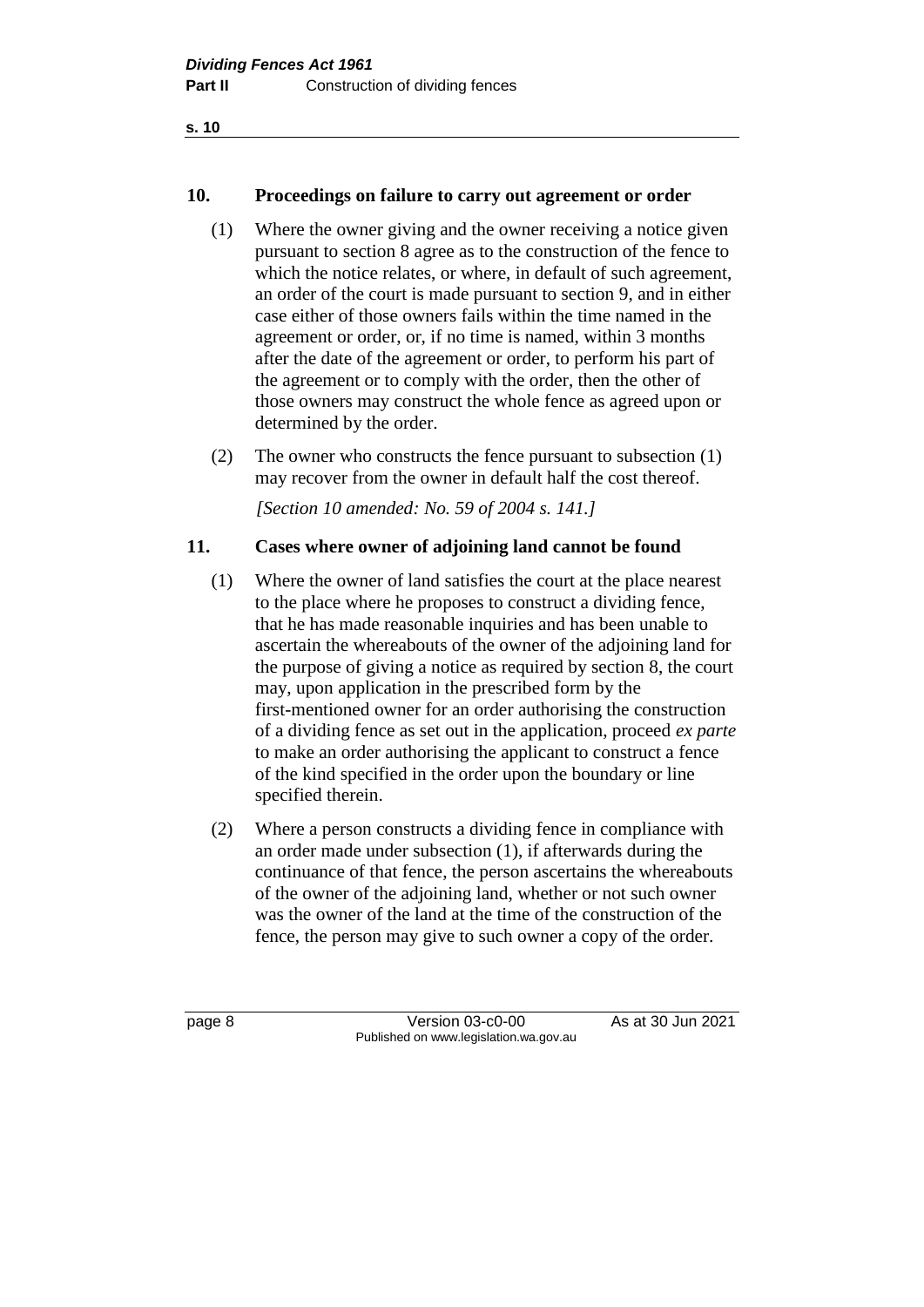- (3) The owner to whom the copy of the order is given shall, after the expiration of one month from the date the notice is given to him, be liable to pay to the person who constructed the fence half the value of the fence at the date of the giving of the copy of the order.
- (4) If the owner to whom the copy of the order is given considers the order inequitable, the court may, on an application by that owner made within one month after the giving to him of the copy of the order —
	- (a) relieve the applicant from a portion of the sum claimed as the value of the fence; and
	- (b) order that the position of the fence be altered on such terms as the court may think fit.
- (5) The value of the fence shall be ascertained as soon as practicable after the giving of the copy of the order, pursuant to subsection (3), and, in default of agreement between the owners, the value may, on an application by either of them, be determined by the court.
- (6) Where an owner has obtained an *ex parte* order under subsection (1) he shall, within 21 days, give or cause to be given to the chief executive officer of the local government of the district in which the fence referred to in that order is to be constructed, a copy of that order, and if the owner fails to comply with this subsection he is not entitled to recover any portion of the cost of constructing the fence from the owner to whom the copy of the order is given under this section.

*[Section 11 amended: No. 14 of 1996 s. 4; No. 59 of 2004 s. 141.]* 

### **12. Proceedings for defining boundary line by surveyor**

(1) When the owners of adjoining lands do not agree as to the accurate position of the common boundary line between those lands upon which either of the owners desires a dividing fence to be constructed pursuant to this Act, either one may give

As at 30 Jun 2021 Version 03-c0-00 Page 9 Published on www.legislation.wa.gov.au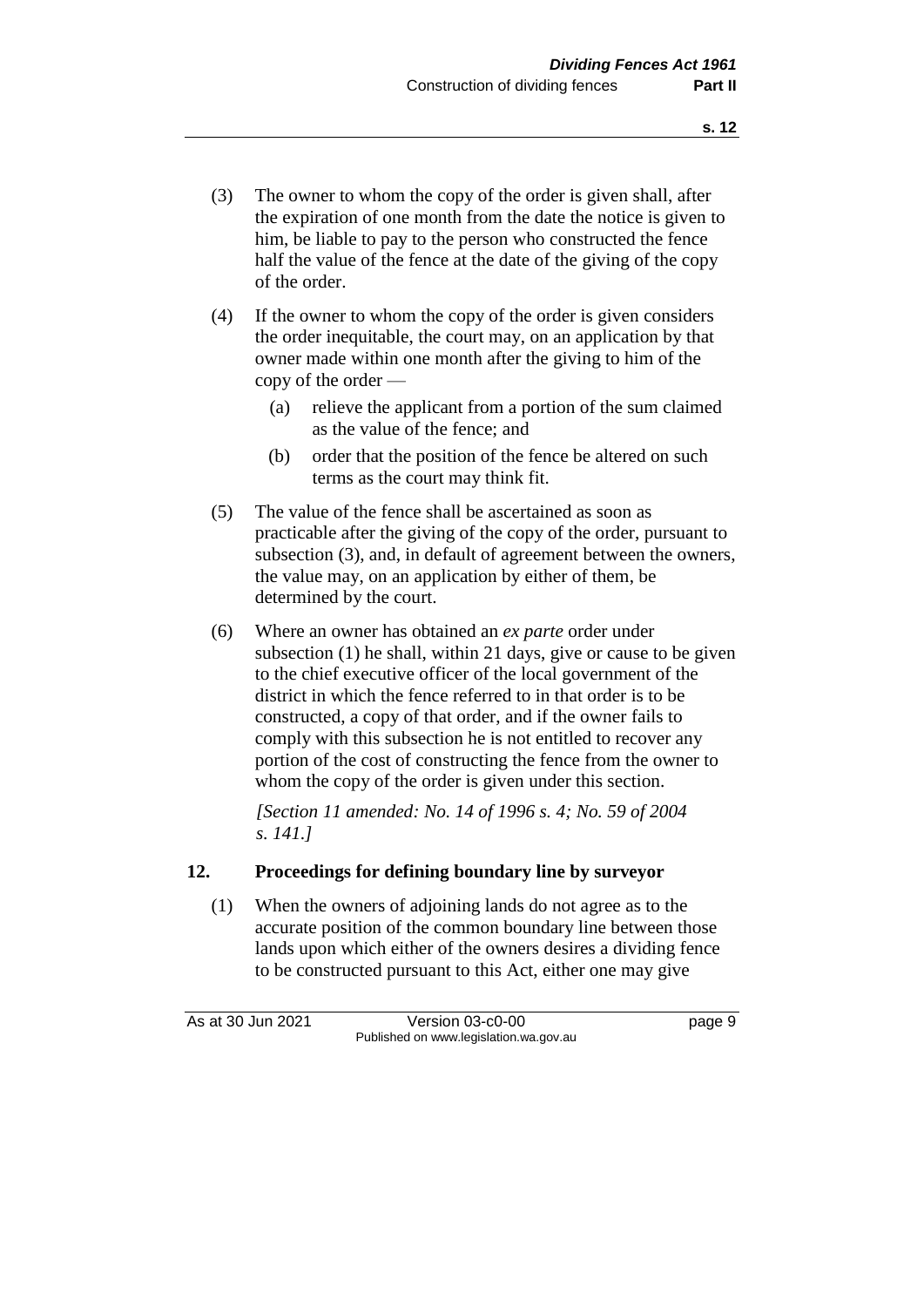notice to the other of his intention to have that line defined by a surveyor.

- (2) The owner to whom a notice under subsection (1) is given shall, within 7 days after the giving of the notice —
	- (a) if satisfied of the accurate position of the common boundary line, define the line by pegs; or
	- (b) employ a surveyor to define the common boundary line,

and where that owner has taken action under either paragraph (a) or paragraph (b), he shall as soon as practicable thereafter give the owner of the adjoining land notice of the action he has taken.

- (3) If within one month from the giving of a notice pursuant to subsection  $(1)$ , the owner to whom the notice was given —
	- (a) has defined the common boundary line by pegs; or
	- (b) has failed to have the common boundary line defined by a surveyor,

then the owner who gave the notice may have that line defined by a surveyor.

(4) If the common boundary line when defined by a surveyor is found to be in the same position as defined by any pegs placed there by the owner receiving the notice given pursuant to subsection (1), that owner is entitled to recover any costs of the survey, if any, incurred by him from the owner giving the notice, but in all other cases where a surveyor has been employed for the purposes of this section all reasonable expenses incurred shall be paid in equal shares by the owners of the adjoining lands.

### **13. Liability to contribute to cost of dividing fence**

(1) When an owner of land has constructed a dividing fence that separates his land from adjoining land if the fence is a sufficient fence, the owner of the adjoining land is liable to pay in

page 10 **Version 03-c0-00** As at 30 Jun 2021 Published on www.legislation.wa.gov.au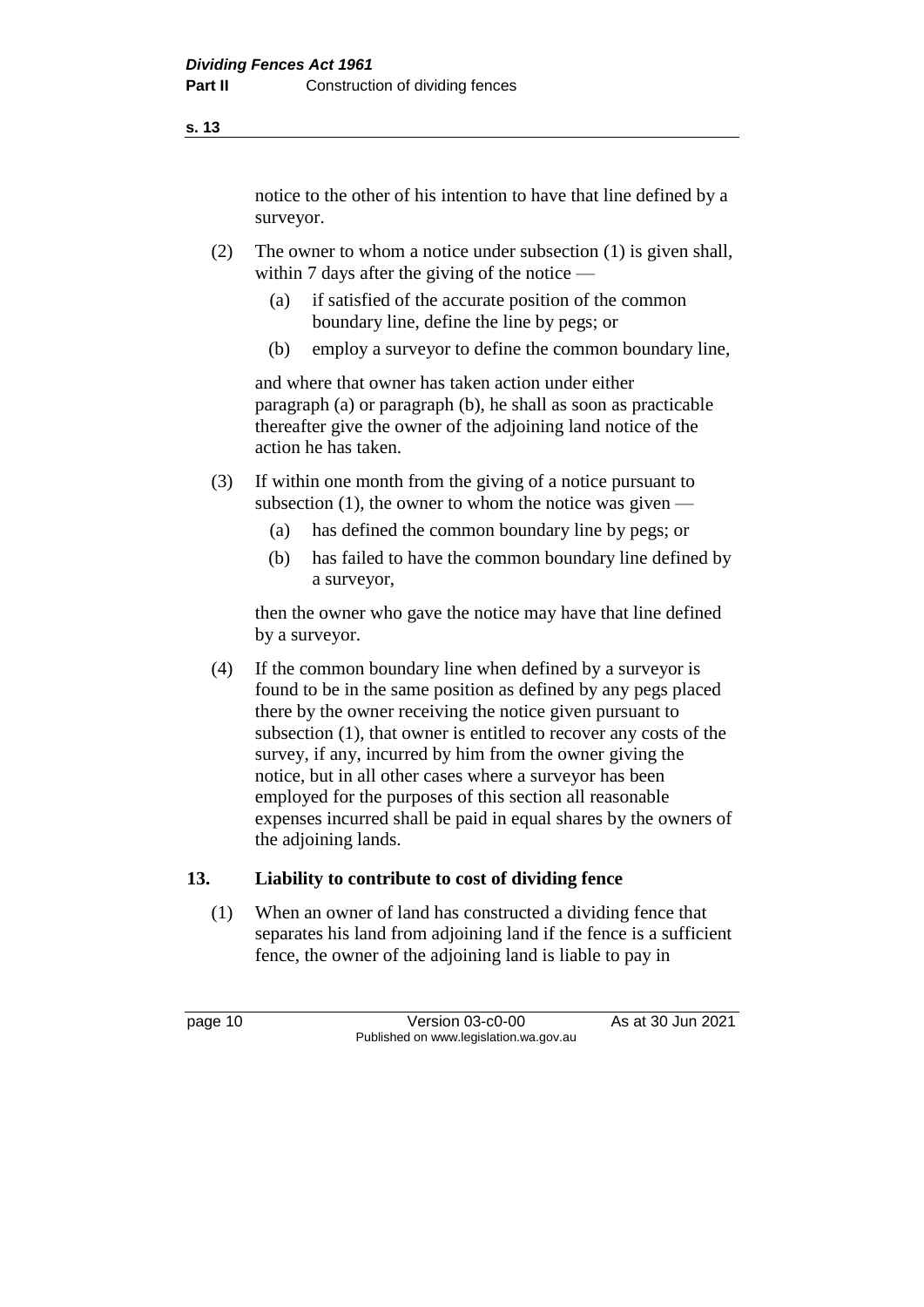accordance with the provisions of this section half of the amount of the value of the fence.

(2) When an owner of land has, whether before or after the coming into operation of this Act, without giving a notice pursuant to section 8 or pursuant to any corresponding provision of any Act repealed by this Act, constructed such a dividing fence and has not received from the owner of the adjoining land or any previous owner of it one-half of the amount of the value of the fence, then if the adjoining owner —

- (a) has completed or completes, or has caused or causes to be completed the construction of any substantial building or structure on his adjoining land; or
- (b) has occupied or occupies a building or structure constructed on the adjoining land; or
- (c) has permitted or permits the lawful occupation by a person of a building or structure erected on the adjoining land,

the owner who constructed the fence may give to the owner of the adjoining land a notice claiming the payment of half of the amount of the value of the fence as estimated at the date of the claim.

- (3) Where the owner of the adjoining land
	- (a) disputes the need for the dividing fence;
	- (b) claims that the dividing fence is not desirable;
	- (c) disputes the need for a dividing fence of the particular type that has been constructed;
	- (d) disputes the amount of the value of the dividing fence shown in the claim,

he may, within one month of the receipt of the claim, give notice to the claimant owner that he disputes the claim.

(4) The owner who constructed the fence may, in default of agreement between the owners upon all or any of the matters

As at 30 Jun 2021 Version 03-c0-00 Page 11 Published on www.legislation.wa.gov.au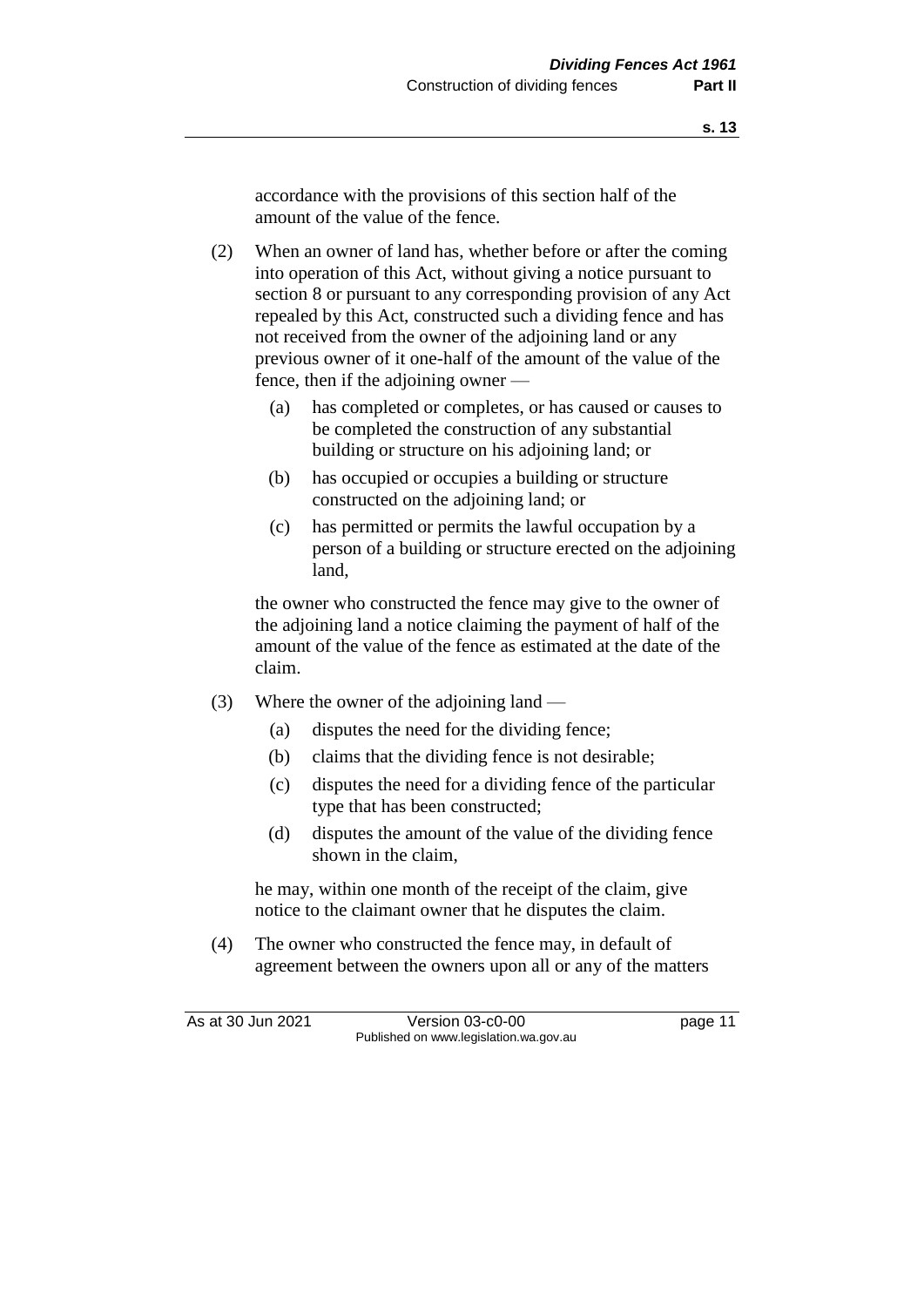**s. 13**

referred to in subsection (3), apply to the court at the place nearest to the place where the fence was constructed claiming that the owner of the adjoining land has failed to pay half of the amount of the value of the fence in accordance with subsection  $(1)$ .

- (5) The court on an application made pursuant to subsection (4) may, by order, determine —
	- (a) the need for the dividing fence; and
	- (b) whether the fence is desirable; and
	- (c) the value of the fence as at the date of the claim made under subsection (2); and
	- (d) the amount, if any, to be paid, and the period within which that amount is to be paid, by the owner of the adjoining land to the owner who constructed the fence.
- (6) An order of the court made pursuant to subsection (5) is final.
- (7) If the owner of adjoining land on whom a notice of claim has been made pursuant to subsection (2) does not —
	- (a) pay the amount of the claim within one month of the receipt by him thereof; or
	- (b) within that period give notice to the claimant owner that he disputes the claim in accordance with subsection (3),

he is liable to pay to the owner who constructed the dividing fence referred to in subsection (1), the amount of the claim.

*[Section 13 amended: No. 5 of 1969 s. 3; No. 59 of 2004 s. 141.]* 

page 12 Version 03-c0-00 As at 30 Jun 2021 Published on www.legislation.wa.gov.au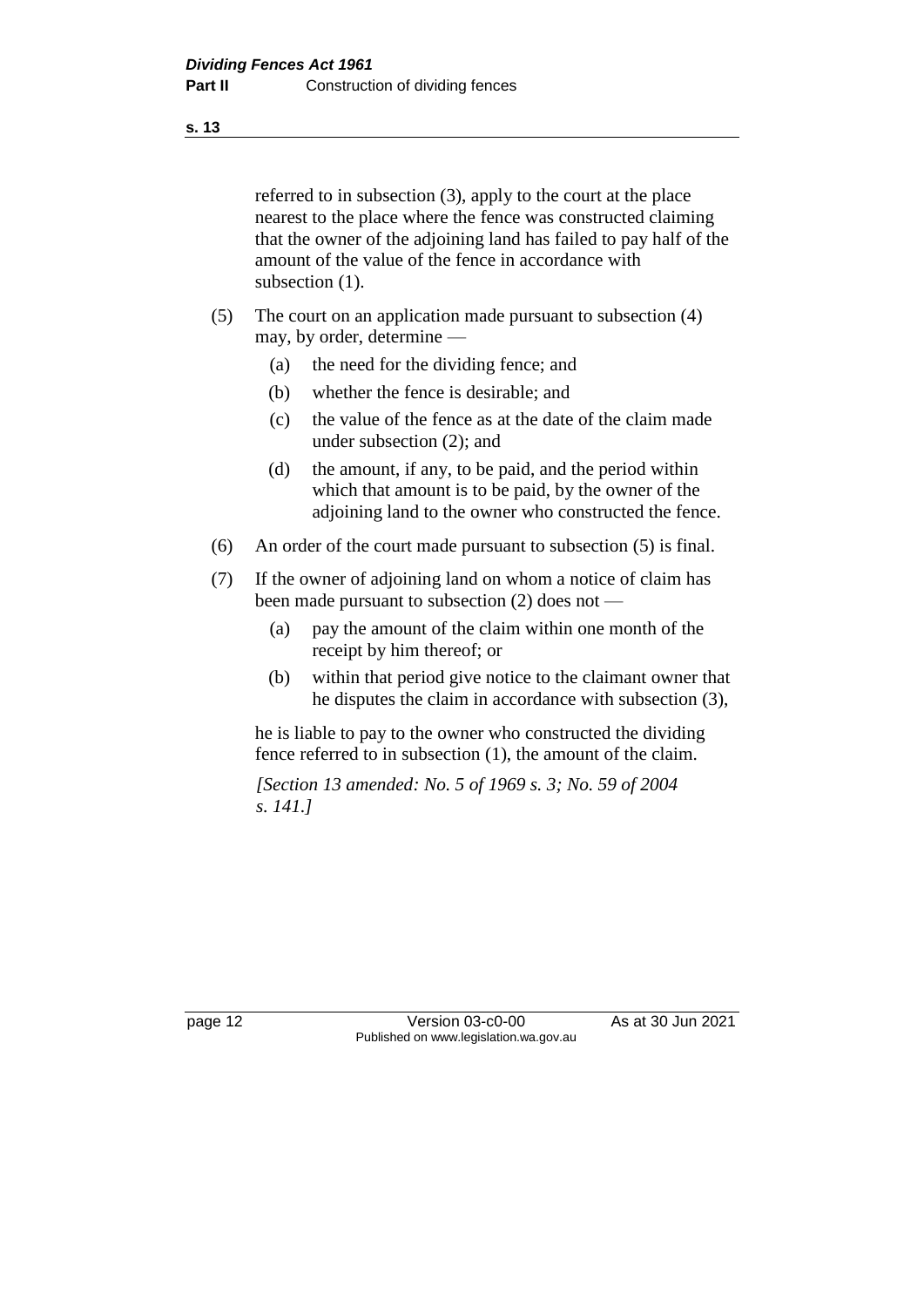# **Part III — Repair of dividing fences**

#### **14. Liability of adjoining owners to repair dividing fence**

When a dividing fence is in need of repair the owners of land on either side of the fence are liable, subject to the provisions of section 15, to join in or contribute in equal proportions to the repair of the fence.

*[Section 14 amended: No. 5 of 1969 s. 4.]* 

#### **15. Procedure to compel contribution to repair dividing fence**

- (1) The owner of land separated from adjoining land by a dividing fence may give a notice to the owner of the adjoining land requiring him to assist in repairing the fence.
- (2) A notice given pursuant to subsection (1) may state that the owner giving the notice —
	- (a) is prepared to repair the fence at his cost and the cost of the owner to whom the notice is given, in equal shares; or
	- (b) is prepared to permit the owner to whom the notice is given to repair the fence at the cost of both the owners, in equal shares; or
	- (c) is prepared to bear half of the cost of having the fence repaired by a third party,

and shall contain a proposal for repairing the fence upon the previous or other line, specifying the kind and extent of repairs and the line upon which they are to be effected.

- (3) An owner who has been given a notice pursuant to subsection (1) shall, within 14 days of the receipt by him of the notice, advise in writing the owner giving the notice that —
	- (a) he is prepared to join in the repairing of the fence in such one of the alternative manners set out in the notice as he specifies in the advice; or

As at 30 Jun 2021 Version 03-c0-00 Page 13 Published on www.legislation.wa.gov.au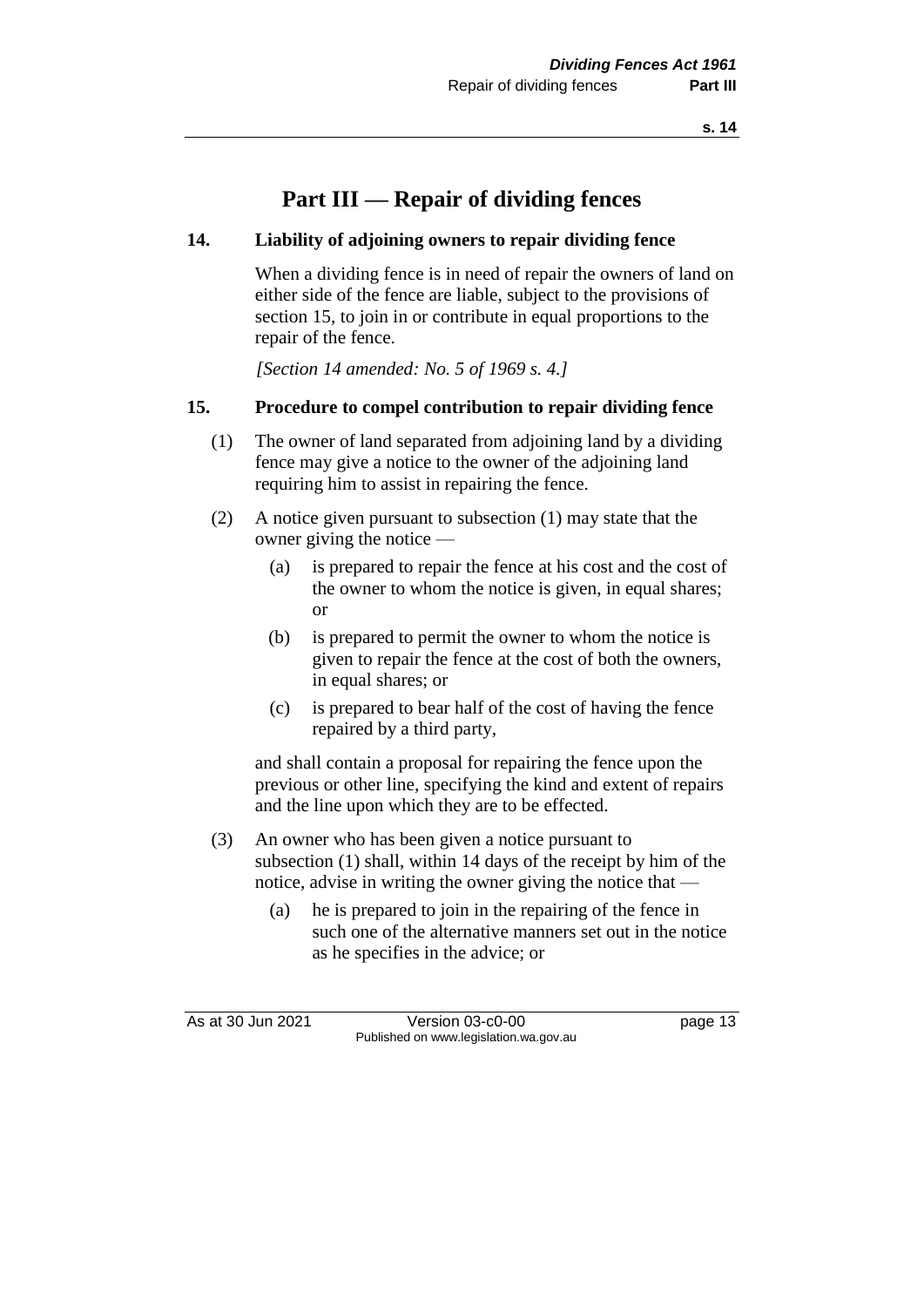- (b) he disputes the need for repairing the fence and is not prepared to bear any portion of the cost of repairing the fence; or
- (c) he objects to the kind and extent of repairs or the line upon which the repairs are to be effected.
- (4) Where an owner who has been given a notice pursuant to subsection (1) advises, in writing, the owner giving the notice that he disputes the need for repairing the fence and is not prepared to bear any part of the cost of repairing it or objects to the kind and extent of repairs or the line upon which the repairs are to be effected as provided in subsection (3), the owner who gave the notice may apply to the court at the place nearest to the place where the fence is situated claiming that the owner of the adjoining land has failed to assist in repairing the fence in accordance with this section.
- (5) The court on an application made pursuant to subsection (4) may by order determine —
	- (a) whether the fence is in need of repair;
	- (b) if so, the kind and extent of repairs and by whom the repairs are to be effected and the period within which they are to be carried out,

and if the court thinks it is necessary, the court may determine —

- (c) the line upon which the repairs are to be effected; and
- (d) the compensation to be paid by one owner to the other owner in consideration of any extra expense involved in the provision of additional fencing because of re-alignment; and
- (e) the compensation in the form of an annual payment to be paid by one owner to the other owner in consideration of loss of occupation of any of his land.
- (5a) Where an order made under subsection (5) determines that the repairs to a fence are to be effected otherwise than on the

page 14 Version 03-c0-00 As at 30 Jun 2021 Published on www.legislation.wa.gov.au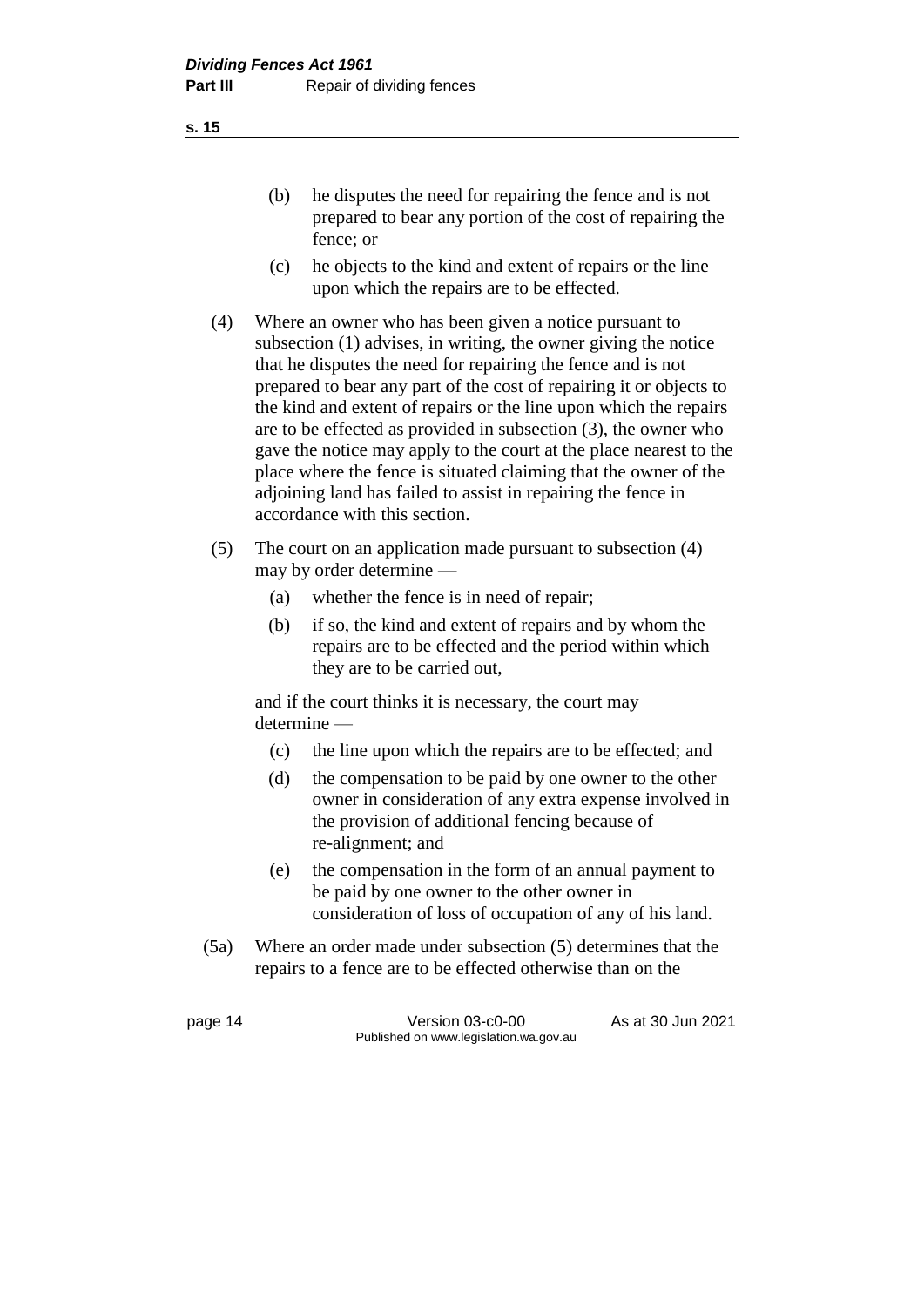common boundary of adjoining lands, the occupation of land on either side of that repaired fence in pursuance of or as a result of that order is not and shall not be deemed adverse possession as against the owner of the land or affect the title to or possession of the land except for the purposes of this Act.

- (5b) When making an order under this section, the court shall be guided as to the kind and extent of repairs the court orders by the kind of fence in use in the locality where it is proposed to repair the fence, the purpose for which the lands that are or will be separated by the fence are used, and the type of sufficient fence (if any) prescribed under a local law made by a local government for that locality.
- (6) An order of the court made pursuant to subsection (5) is final.
- (7) Where an owner, who has been given a notice pursuant to subsection (1), fails to advise the owner giving the notice as provided in subsection (3) within 14 days after the receipt by him of the notice, the owner giving the notice may repair the fence and demand and recover from the owner to whom the notice was given, one-half of the cost of repairing the fence, but  $if -$ 
	- (a) any dividing fence has been constructed partly by one owner and partly by another owner each shall bear the cost of repairing the part so constructed by him;
	- (b) any dividing fence or any portion thereof is damaged or destroyed by flood, fire, lightning, storm, tempest or accident the owner of the land on either side of the fence may immediately repair it without any notice to the other owner and is entitled to recover half of the expenses of so doing from the owner of the adjoining land;
	- (c) any dividing fence is damaged or destroyed in whole or in part by fire or by the falling of any tree or portion thereof the owner of the land through whose neglect the fire originated or caused damage or destruction to the fence, or the tree or part thereof fell, is bound to repair

As at 30 Jun 2021 Version 03-c0-00 Page 15 Published on www.legislation.wa.gov.au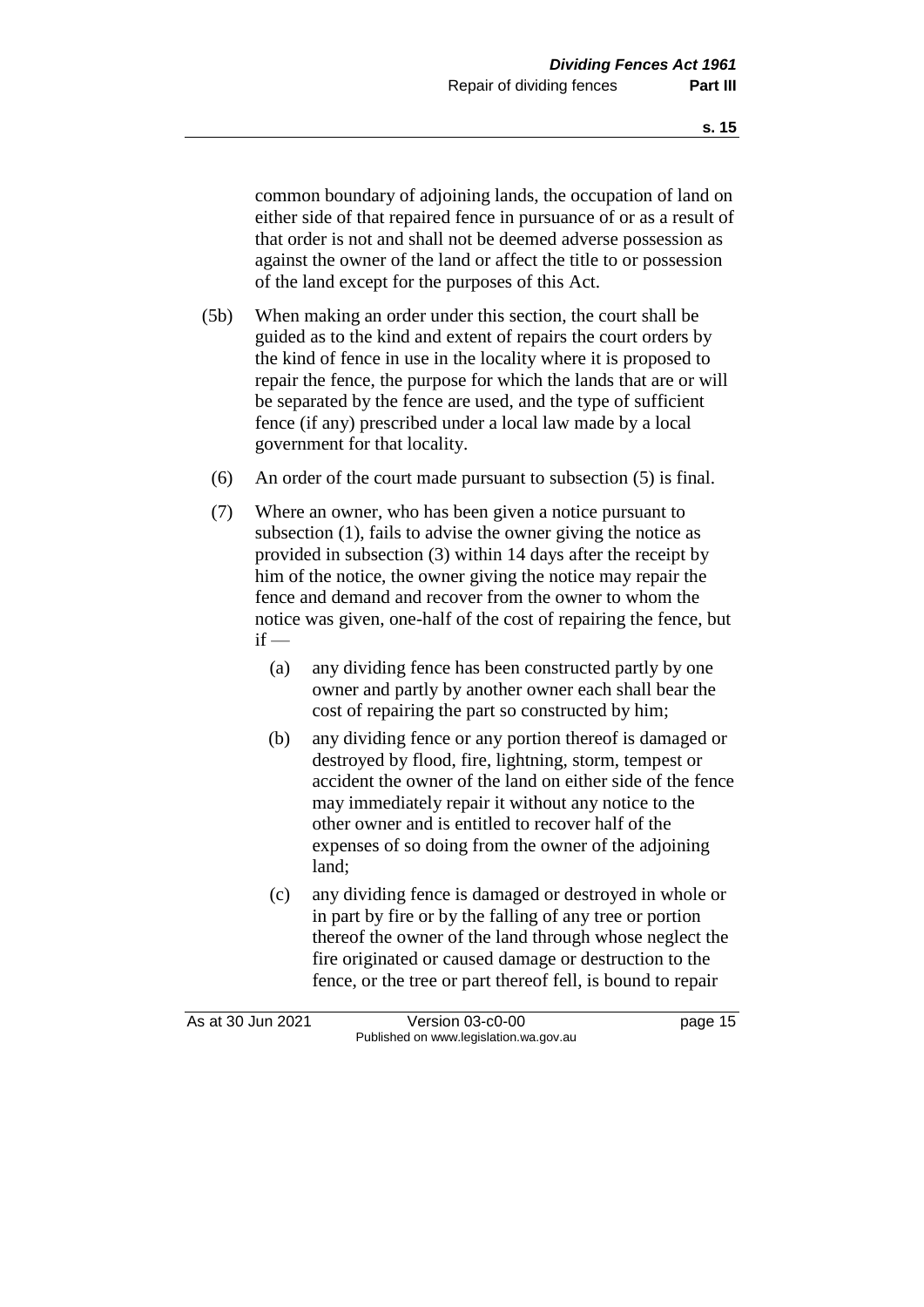or renew as soon as practicable after the damage or

(8) If an owner of land who is liable under subsection  $(7)(c)$  to repair or renew a dividing fence fails to do so, the owner of the adjoining land may repair or renew the fence and recover from the owner so liable and in default the whole of the cost of the repair or renewal.

*[Section 15 amended: No. 5 of 1969 s. 5; No. 14 of 1996 s. 4; No. 59 of 2004 s. 141.]* 

destruction occurs the fence so damaged or destroyed.

### **16. Liability of person using fence on further side of road**

- (1) Where the owner of land bounded by a road constructs a sufficient fence on the boundary of the land and the road and another owner of land afterwards adopts any means whereby his land is in any way enclosed by that fence, or afterwards avails himself of that fence or renders it of beneficial use to himself, the last-mentioned owner is liable, so long as his land is so enclosed or he avails himself of the fence or makes beneficial use of it, to join in or contribute in equal proportions to the repair of so much of the fence as encloses his land or is availed or made beneficial use of by him.
- (2) In this section *owner* includes any person who, at the time
	- (a) of the construction of the fence referred to in subsection (1); or
	- (b) of adopting any means whereby his land is in any way enclosed by the fence; or
	- (c) of availing himself of the fence; or
	- (d) of rendering the fence of beneficial use to himself,

is the holder of a lease the unexpired portion of the term of which is not less than 5 years.

**s. 16**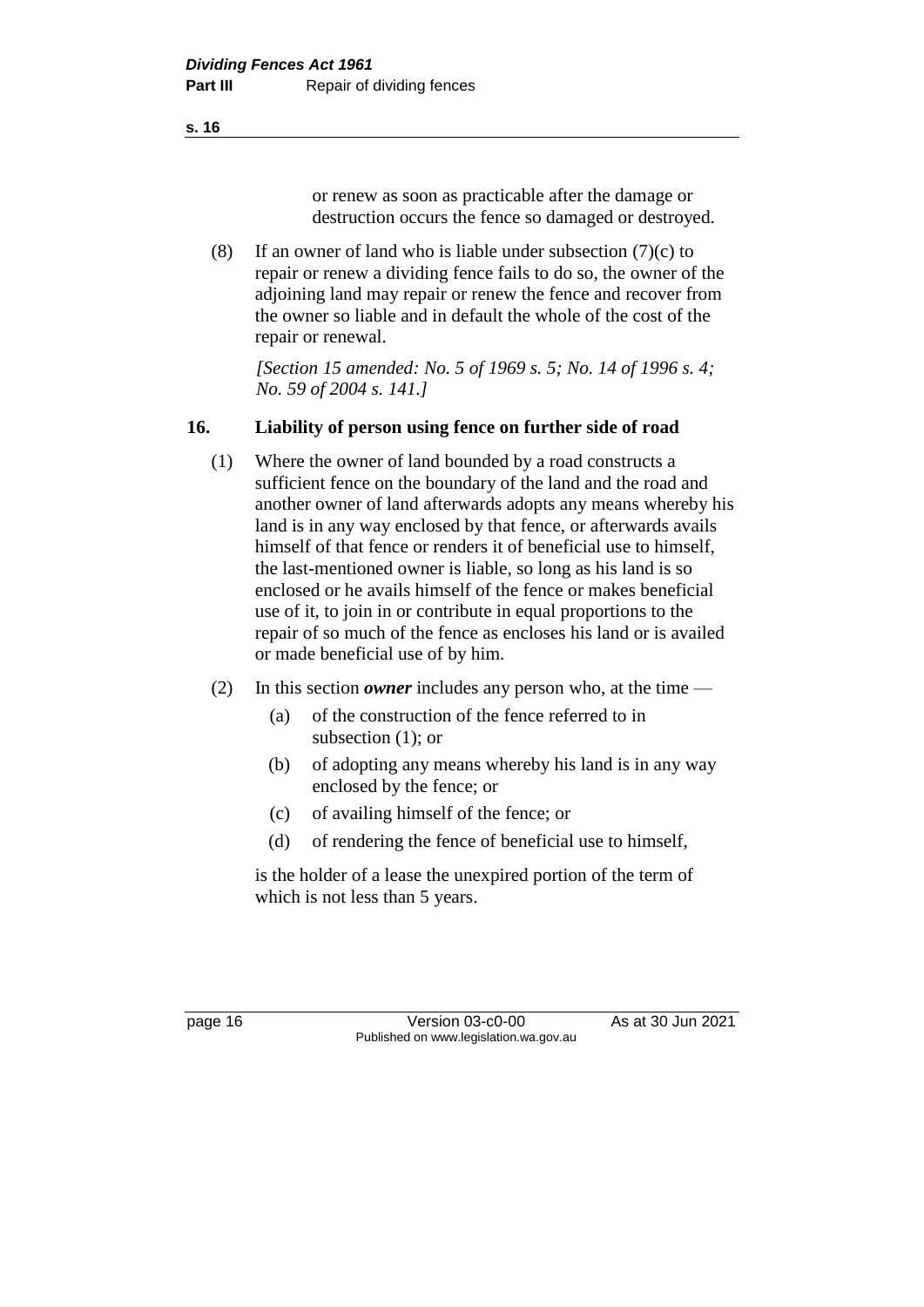# **Part IV — Miscellaneous**

#### **17. Costs**

In any proceedings under this Act the court may award costs against either party to the proceedings.

*[Section 17 amended: No. 59 of 2004 s. 141.]* 

#### **18. Method of recovering money payable under this Act**

- (1) Moneys that a person is, in pursuance of this Act, required or liable to pay may be sued for and recovered in any court of competent jurisdiction.
- (2) In proceedings for the recovery of moneys referred to in subsection (1), a certificate of the court as to the making and contents of an order made by it under section 9 or section 11 or section 15 is evidence of the matters set forth therein.
- (3) Despite subsection (1), an order of the court made under section 9(1)(h),  $13(5)(d)$  or  $15(5)(d)$  or (e) is a judgment of the court and may be enforced accordingly.

*[Section 18 amended: No. 5 of 1969 s. 6; No. 59 of 2004 s. 141.]* 

#### **19. Apportionment of costs of fencing as between landlord and tenant**

- (1) Where, under the provisions of this Act, a fence is constructed or repaired, if the fence divides any land held by a person as tenant of any landlord from any adjoining lands, the contribution payable in respect of the cost of such construction or repair as between that landlord and tenant shall, unless otherwise agreed upon by the parties concerned, be payable in the proportions following: —
	- (a) if the interest of the tenant at the time of the construction or repair of the fence is less than for a term of 5 years, the landlord shall pay the whole of the cost;

As at 30 Jun 2021 Version 03-c0-00 page 17 Published on www.legislation.wa.gov.au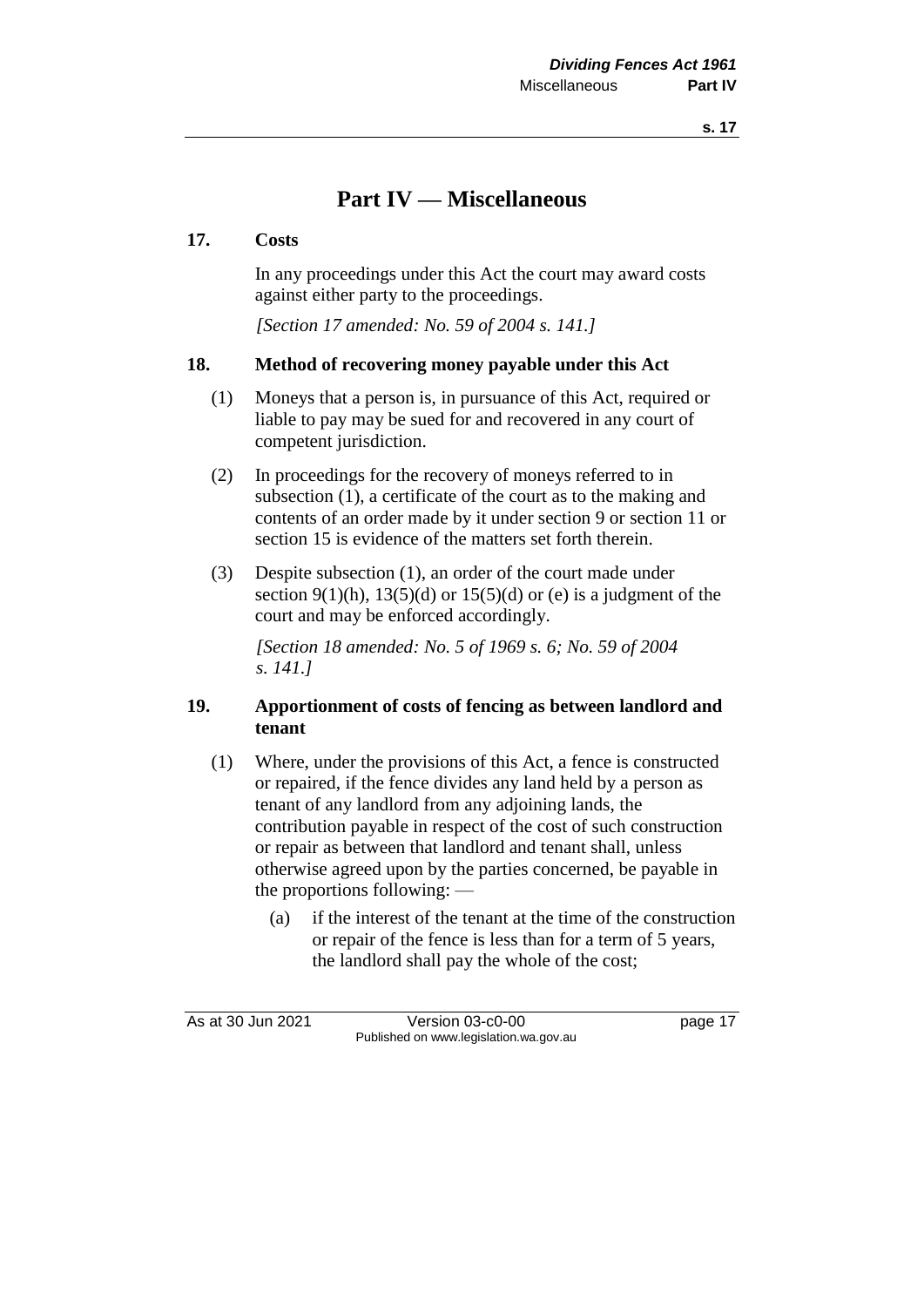- (b) if the interest of the tenant at such time is for a term of 5 years or more and less than for a term of 7 years, the landlord shall pay three-fourths of the cost and the tenant shall pay one-fourth of the cost;
- (c) if the interest of the tenant at such time is for a term of 7 years or more and less than a term of 12 years, the landlord and the tenant shall each pay one-half of the cost;
- (d) in case the interest of the tenant at such time is for a term of 12 years or more, the tenant shall pay the whole of the cost.
- (2) Where either the landlord or the tenant pays a greater proportion of the cost than he is required to pay under this section, he may recover, in manner referred to in section 18(1), the excess from his tenant or landlord, and any tenant may set off any sum recoverable by him under this section against any rent payable to his landlord.

#### **20. Purchaser under option to purchase liable for amount of contribution for dividing fence paid by owner**

Where land, in respect of which a contribution has been paid by the owner thereof towards the cost of the construction or repair of a dividing fence, is at the time of the making of the contribution subject to an option to purchase, if that option is exercised the purchaser under the option shall on completion of the purchase pay to the owner the amount of the contribution so paid by the owner.

### **21. Power to enter adjoining land**

Every person engaged in constructing or repairing a fence under this Act and his agents and servants may, at all reasonable times during the construction or repairing, enter upon the lands adjoining the fence and do upon those lands such acts, matters and things as are necessary or reasonably required to carry into effect the construction or repairing of the fence.

page 18 Version 03-c0-00 As at 30 Jun 2021 Published on www.legislation.wa.gov.au

**s. 20**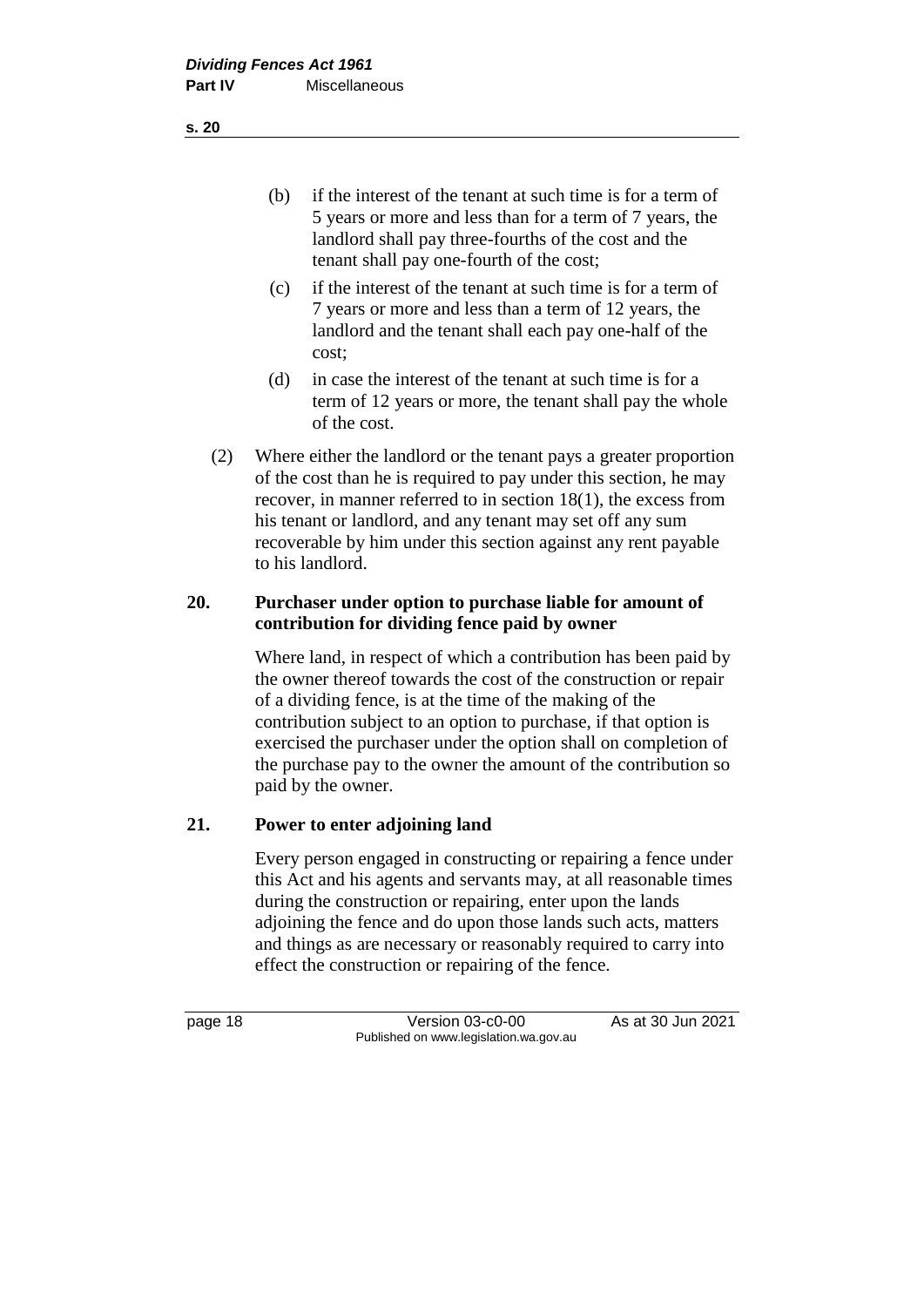#### **22. Notices and demands to be in writing, and method of giving**

- (1) Any notice or demand to be given or made under this Act shall be in writing and signed by the person giving or making it, or by his attorney or agent.
- (2) Where a notice or demand is to be given or made under this Act to or on a person, not being a corporation, it shall be given or made —
	- (a) by delivering the notice or demand to him personally; or
	- (b) by sending the notice or demand by registered mail addressed to him at his usual or last known place of abode.
- (3) Where a notice or demand is to be given or made under this Act to or on a corporation it shall be given or made —
	- (a) by delivering or leaving the notice or demand to or at the principal office of the corporation in the State; or
	- (b) by sending the notice or demand by registered mail addressed to the corporation at that principal office.
- (4) The description of any land in a notice or demand given or made under this Act shall be regarded as a sufficient description of the land if the description allows no reasonable doubt as to what land is referred to in the notice or demand.

#### **23. Regulations**

- (1) The Governor may make regulations not inconsistent with this Act prescribing forms, fees and all matters that by this Act are required or permitted to be prescribed or that are necessary or convenient to be prescribed for carrying out or giving effect to this Act.
- (2) The regulations may impose a penalty not exceeding \$40 for breach thereof.

*[Section 23 amended: No. 113 of 1965 s. 8.]* 

As at 30 Jun 2021 Version 03-c0-00 Page 19 Published on www.legislation.wa.gov.au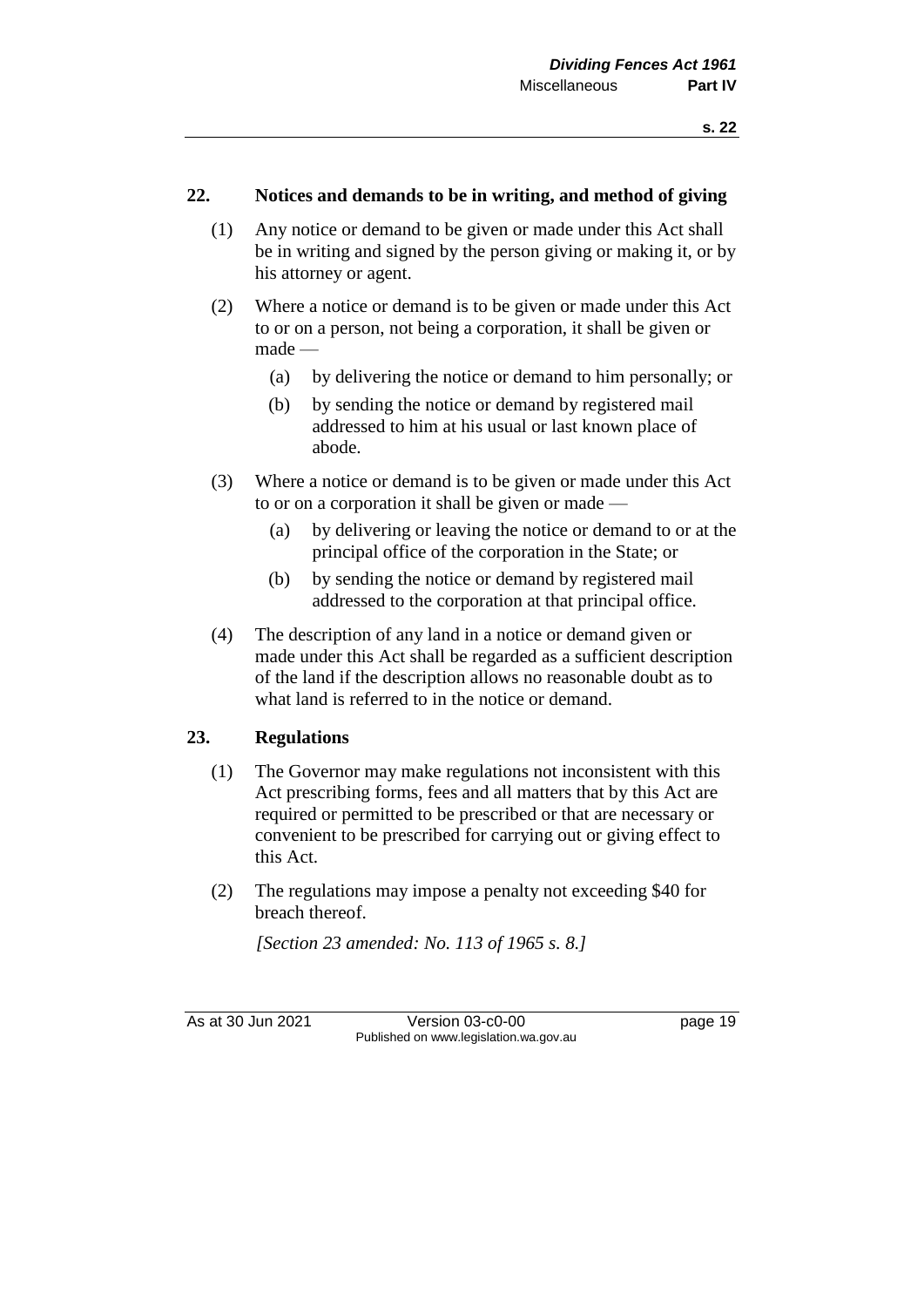**s. 24**

### **24. Local government may be required to prescribe** *sufficient fence*

A local government shall, when required by the Minister so to do, make a local law prescribing what constitutes a sufficient fence for the purpose of the definition of *sufficient fence* in section 5.

*[Section 24 inserted: No. 14 of 1996 s. 4.]* 

page 20 **Version 03-c0-00** As at 30 Jun 2021 Published on www.legislation.wa.gov.au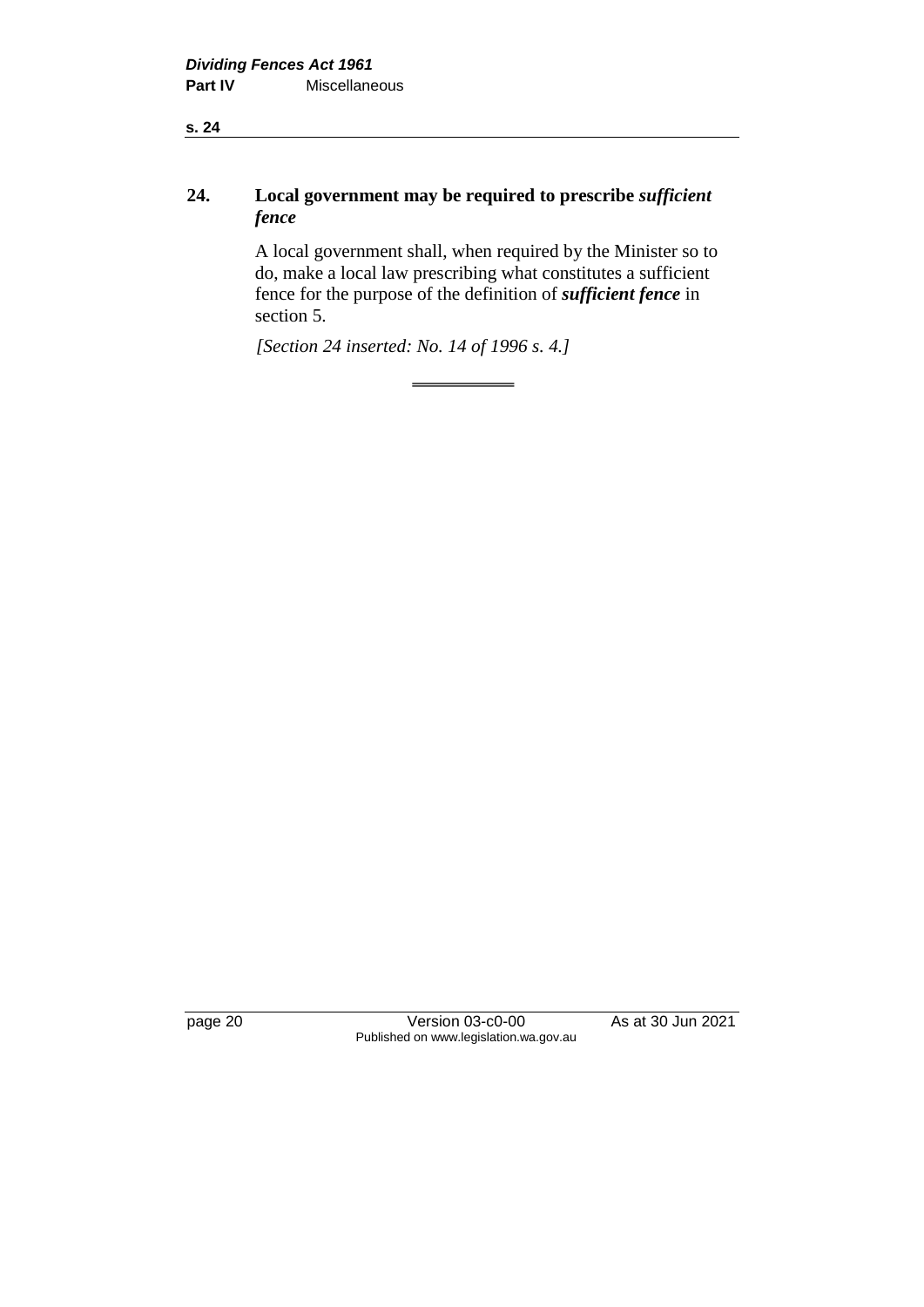# **Notes**

This is a compilation of the *Dividing Fences Act 1961* and includes amendments made by other written laws. For provisions that have come into operation, and for information about any reprints, see the compilation table.

## **Compilation table**

| <b>Short title</b>                                                                                | <b>Number</b><br>and year               | <b>Assent</b> | Commencement                                                                              |  |  |
|---------------------------------------------------------------------------------------------------|-----------------------------------------|---------------|-------------------------------------------------------------------------------------------|--|--|
| Dividing Fences Act 1961                                                                          | 44 of 1961<br>$(10$ Eliz. II<br>No. 44) | 23 Nov 1961   | 1 Jan 1962 (see s. 1(2) and<br>Gazette 15 Dec 1961 p. 3704)                               |  |  |
| Decimal Currency<br>Act 1965                                                                      | 113 of 1965                             | 21 Dec 1965   | Act other than s. 4-9:<br>21 Dec 1965 (see s. 2(1));<br>s. 4-9: 14 Feb 1966 (see s. 2(2)) |  |  |
| Dividing Fences Act<br>Amendment Act 1969                                                         | 5 of 1969                               | 21 Apr 1969   | 21 Apr 1969                                                                               |  |  |
| Reprint of the Dividing Fences Act 1961 approved 2 Feb 1972 (includes amendments<br>listed above) |                                         |               |                                                                                           |  |  |
| <b>Local Government</b><br>(Consequential<br>Amendments) Act 1996<br>s.4                          | 14 of 1996                              | 28 Jun 1996   | 1 Jul 1996 (see s. 2)                                                                     |  |  |
| <b>Licensed Surveyors</b><br>Amendment Act 1996 s. 28                                             | 79 of 1996                              |               | 14 Nov 1996 5 Apr 1997 (see s. 2 and<br>Gazette 4 Apr 1997 p. 1750)                       |  |  |
| Acts Amendment (Land<br>Administration) Act 1997<br>s. 141                                        | 31 of 1997                              | 3 Oct 1997    | 30 Mar 1998 (see s. 2 and<br>Gazette 27 Mar 1998 p. 1765)                                 |  |  |
| Statutes (Repeals and<br>Minor Amendments) Act<br>$(No. 2)$ 1998 s. 76                            | 10 of 1998                              | 30 Apr 1998   | 30 Apr 1998 (see s. $2(1)$ )                                                              |  |  |
| Reprint of the Dividing Fences Act 1961 as at 18 Jan 2002 (includes amendments listed<br>above)   |                                         |               |                                                                                           |  |  |
| <b>Courts Legislation</b><br>Amendment and Repeal<br>Act 2004 s. 141                              | 59 of 2004                              |               | 23 Nov 2004 1 May 2005 (see s. 2 and<br>Gazette 31 Dec 2004 p. 7128)                      |  |  |
| Reprint 3: The Dividing Fences Act 1961 as at 22 May 2015 (includes amendments<br>listed above)   |                                         |               |                                                                                           |  |  |
| Community Titles Act 2018<br>Pt. 14 Div. 5                                                        | 32 of 2018                              |               | 19 Nov 2018 30 Jun 2021 (see s. 2(b) and<br>SL 2021/69 cl. 2)                             |  |  |

As at 30 Jun 2021 Version 03-c0-00 page 21 Published on www.legislation.wa.gov.au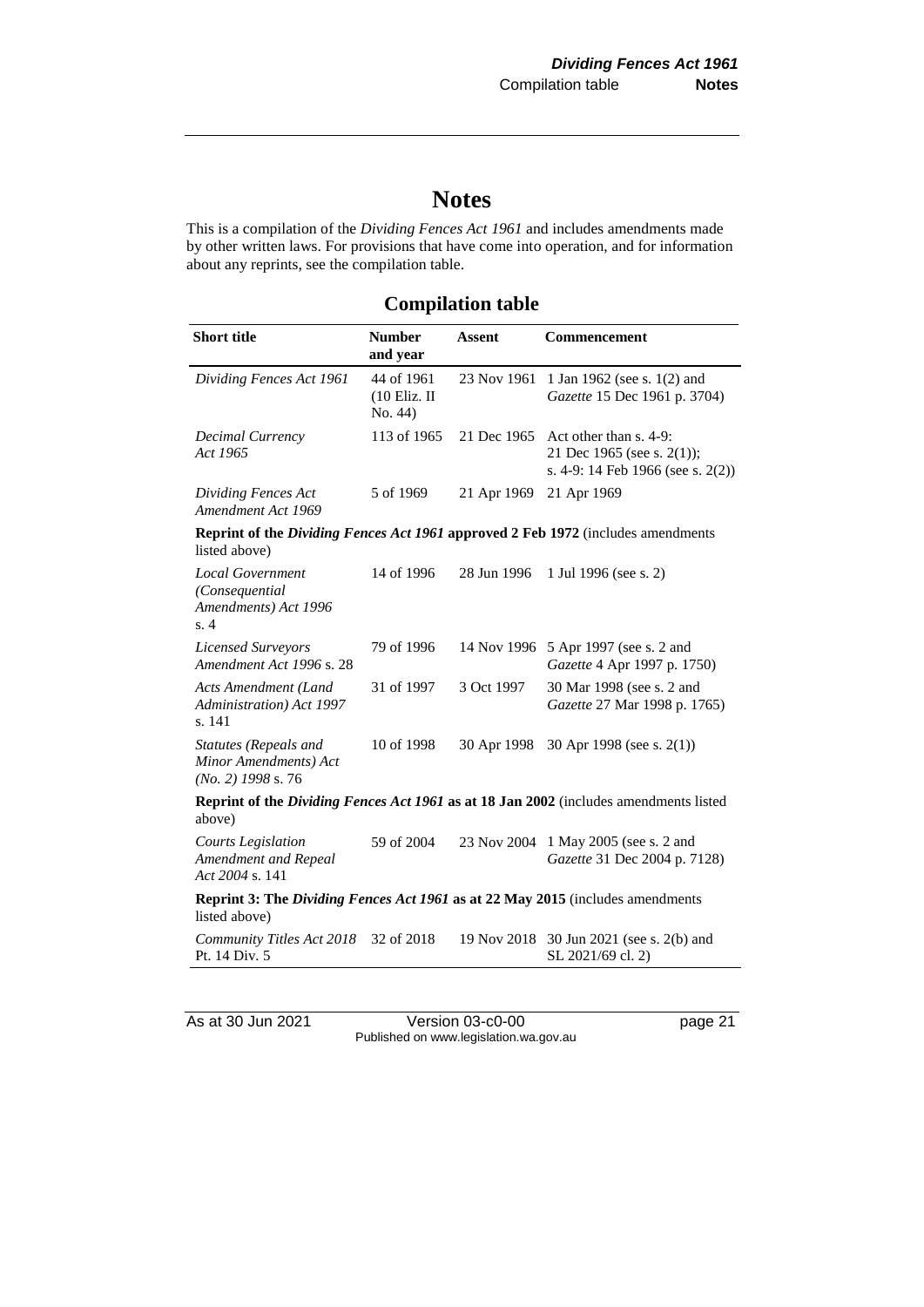### **Other notes**

<sup>1</sup> Repealed by the *Agriculture and Related Resources Protection Act 1976* s. 6.

page 22 Version 03-c0-00 As at 30 Jun 2021 Published on www.legislation.wa.gov.au